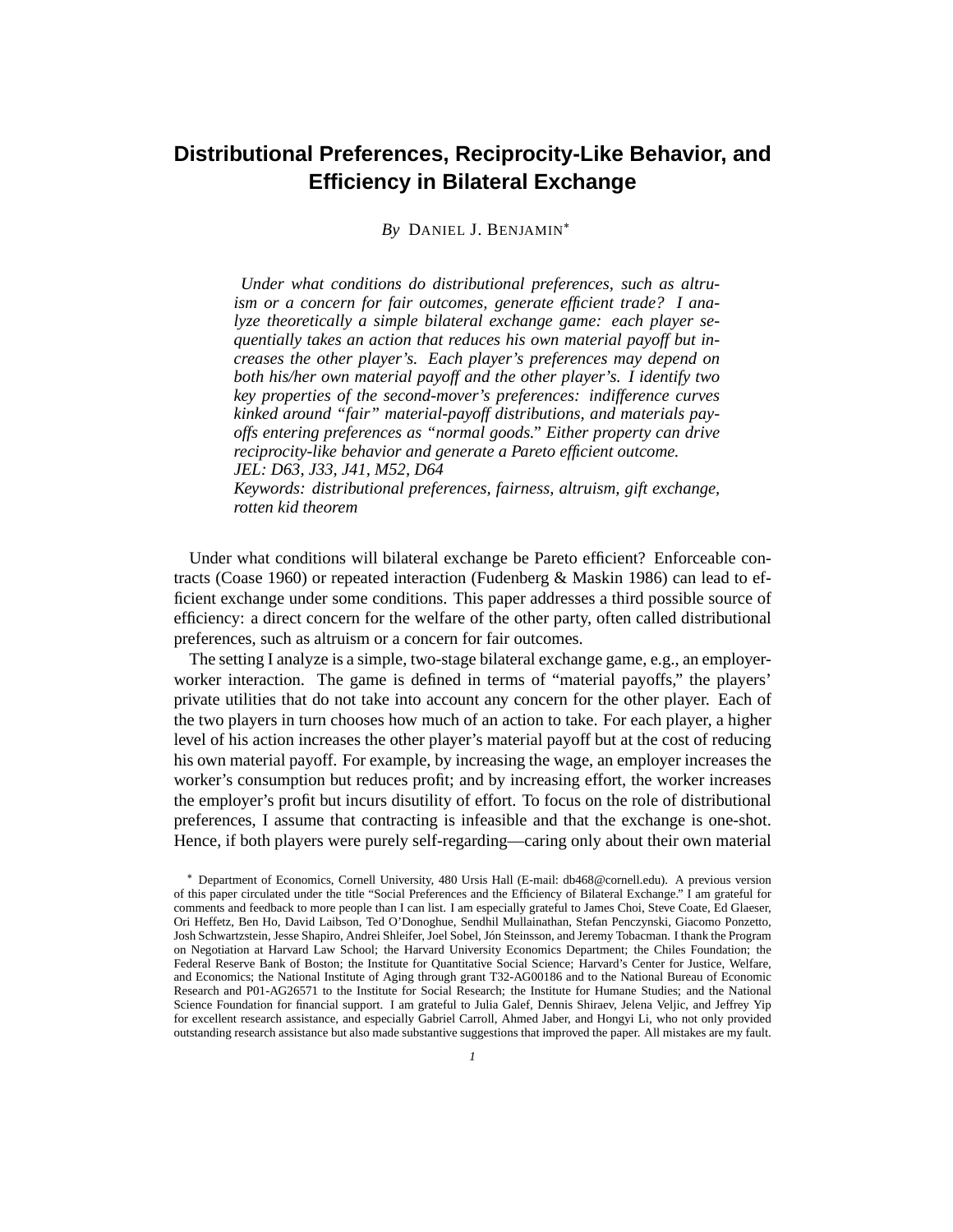payoff—then no gains from trade would be realized because neither player would have any reason to choose a positive amount of his action.

Instead of being purely self-regarding, each player has distributional preferences that depend on both his own and the other player's material payoff, and thus players might be willing to choose a positive action. Moreover, the second-mover's (SM's) optimal action may depend on the first-mover's (FM's) action. If so, then even if FM is purely self-regarding, it may turn out to be optimal for FM to take an action that, together with SM's optimal response, generates a Pareto improvement relative to no trade. In fact, it is possible that at the equilibrium of the game, the outcome is Pareto efficient: all potential gains from trade are realized. I identify properties of the players' preferences that may lead the outcome of their interaction to be Pareto efficient.

While much of the literature on distributional preferences assumes a particular model of distributional concerns, I study how results depend on general properties of distributional preferences that are shared by many specific models. Two properties play a particularly prominent role. The first is defined in terms of the agent's interpersonal indifference curves, which describe how the agent trades off between FM's material payoff and SM's. The property of "fairness-kinkedness"—illustrated in Figure 1a, where the axes are SM's and FM's material payoffs,  $\pi_2$  and  $\pi_1$ —means that the agent's indifference curves are kinked at each material payoff pair along a curve. This curve, along which both players' material payoffs are increasing, is called the "fairness rule." The fairness rule describes the set of material payoff pairs that the agent considers to be "fair." Because of the kinked indifference curves, when facing a choice that requires trading off between the players' material payoffs, the agent chooses an action that exactly implements one of these fair transactions for a range of rates of tradeoff. Several leading models of distributional preferences satisfy fairness-kinkedness (e.g., Fehr & Schmidt 1999; Charness & Rabin 2002) because they embed the assumption that indifference curves are piecewise-linear and kinked at transactions where the players earn equal material payoffs, as illustrated in Figure 1b. The more general property of fairness-kinkedness, however, can accommodate non-linear indifference curves and fairness rules involving unequal material payoffs, e.g., a worker may judge as fair the material payoffs that correspond to the market rate of exchange between money and effort (Kahneman, Knetsch, & Thaler, 1986).

# [FIGURE 1 ABOUT HERE]

The second property is "normality": both players' material payoffs enter the distributional preferences as "normal goods." Analogously to consumer theory, normality means that if the frontier of attainable material payoffs for the players shifts outward holding fixed the rate of tradeoff, then the agent prefers that both players get a higher material payoff. Normality seems like a natural property for distributional preferences designed to capture a concern for fairness, and indeed most existing fairness models (e.g., Fehr & Schmidt 1999, Charness & Rabin 2002) satisfy at least a weak version of it.

Throughout, I impose two assumptions that rule out potential sources of inefficiency. First, I assume that SM's distributional preferences are strong enough that FM is willing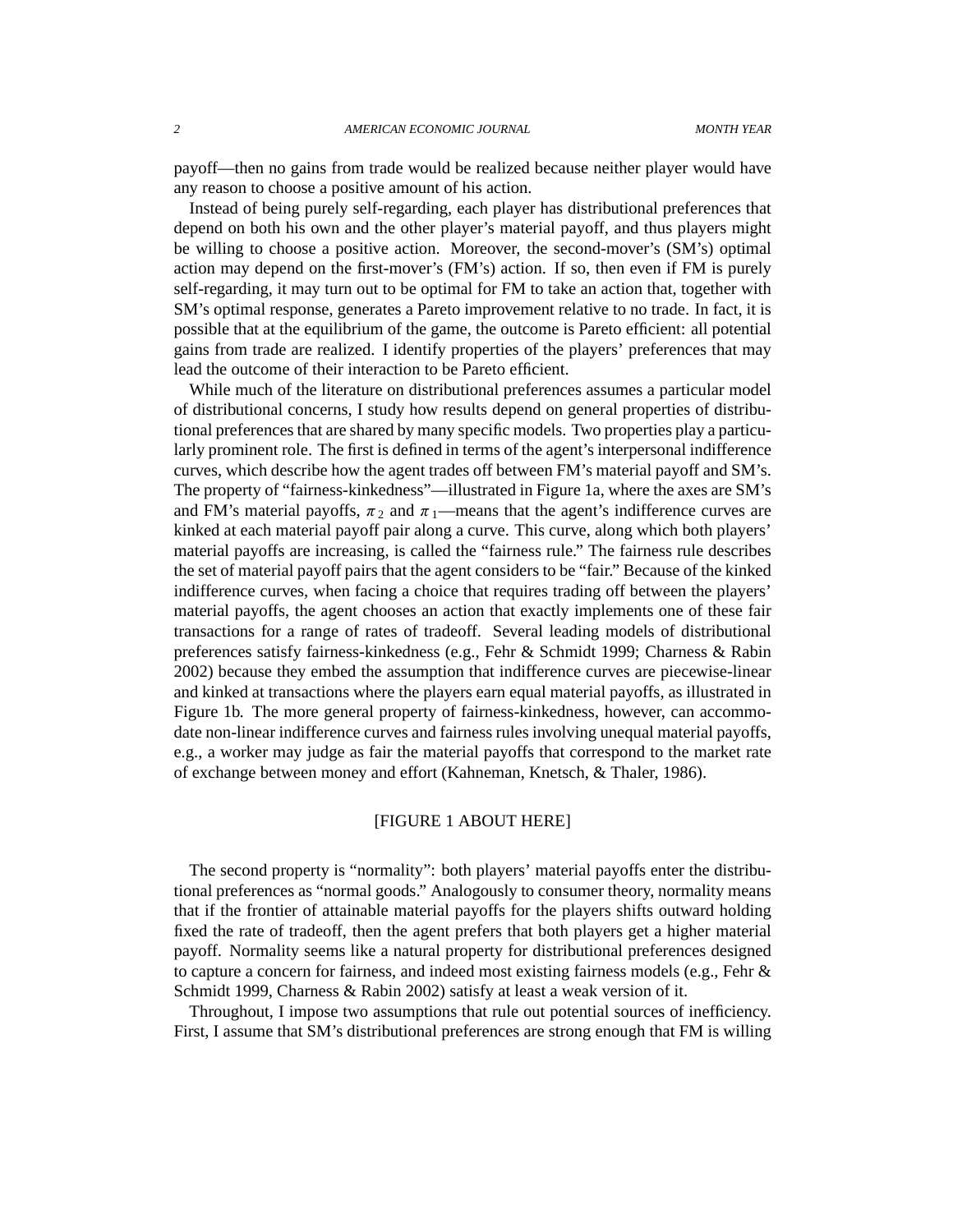to transact rather than take her outside option. Due to this assumption, the efficiency results should be interpreted as describing when exchange is predicted to be efficient, conditional on the players choosing to trade. Second, I assume that FM is either purely self-regarding—as when FM is a profit-maximizing firm—or has distributional preferences that are monotonically increasing in both players' material payoffs. Although existing models allow for distributional preferences to be non-monotonic, this is primarily to proxy for reciprocity by the *second* mover, and most of the evidence from simple dictator game experiments actually indicates that most people have monotonic distributional preferences (e.g., Andreoni & Miller 2002; Charness & Rabin 2002; Fisman, Kariv, & Markovits 2007). In Web Appendix A, I explore how the results are affected if this monotonicity assumption is relaxed.

The central results of the paper describe two main cases in which distributional preferences generate efficiency in bilateral exchange, and show that these are essentially the *only* two cases in which the equilibrium is efficient. In one case, normality plays a key role, and in the other, fairness-kinkedness does. First, if SM's distributional preferences satisfy normality, and if SM's action is a linear transfer of material payoff from himself to FM—e.g., SM's action is a monetary payment—then the equilibrium is efficient. Because SM faces the same linear tradeoff between the players' material payoffs regardless of FM's action, FM's action simply shifts the frontier of attainable material payoffs inward or outward. If FM's action shifts the frontier outward, then since SM's distributional preferences satisfy normality, SM will take an action that generates greater material payoff for both players. Because SM's behavior ensures that the players' material incentives are aligned, FM will take the level of her action that maximizes aggregate material surplus.

The second case does not require SM's action to be a linear transfer. If SM's distributional preferences are sufficiently fairness-kinked, then he always chooses an action that generates an outcome that is on the fairness rule. The equilibrium is efficient because, intuitively, when SM behaves in accordance with a fairness rule (such as the fairness rule shown in Figure 1a), he aligns the players' material incentives. Therefore, FM maximizes both players' material payoffs by choosing the action that induces the highest achievable point on the fairness rule, i.e., where the fairness rule intersects the frontier of attainable material payoffs. Existing laboratory evidence suggests that such fairness-rule-based behavior is plausible, and indeed the equal-split fairness rule depicted in Figure 1b often governs behavior in laboratory experiments. The result highlights the economic relevance of examining empirically how often people feel compelled to behave in accordance with rules of fair behavior in economic settings outside the laboratory.

As far as I am aware, the efficiency result involving fairness-kinkedness is novel. Other results in this paper generalize and unify results that are known for special cases, while highlighting the largely unappreciated central roles played by fairness-kinkedness and normality. The analysis also helps to bridge separate theoretical literatures on altruism, defined as a preference to increase the other player's payoff, and fairness concerns, notions of which may be captured by fairness-kinkedness or normality. For example, the efficiency result involving normality generalizes the well-known rotten kid theorem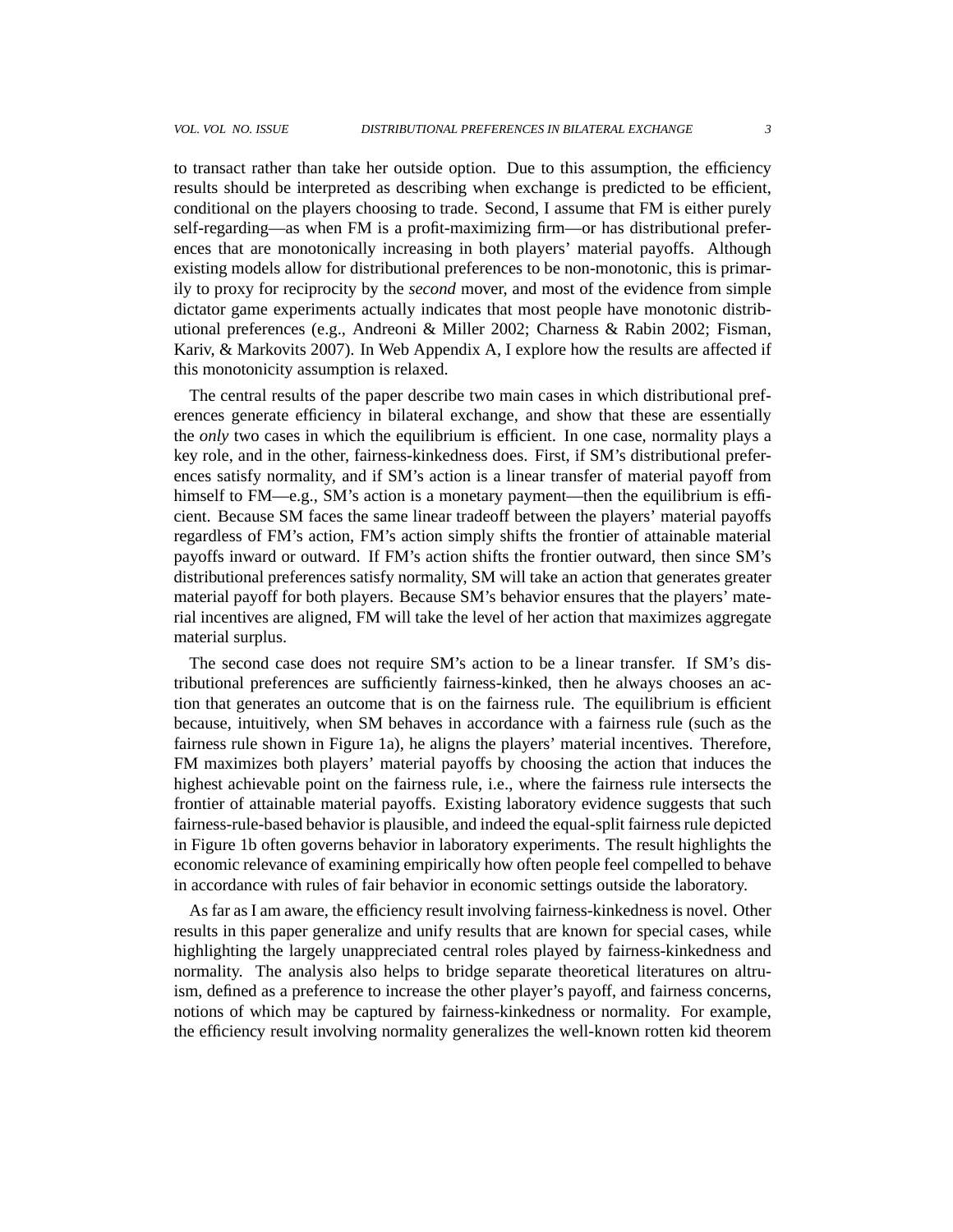(Becker 1974; Bergstrom 1989) and shows that, contrary to the theorem's traditional interpretation as about altruism, it is actually driven by normality.

Two recent papers take a similar approach to this paper of applying tools from classical demand theory to analyze implications of general properties of other-regarding preferences. Cox, Friedman, and Sadiraj (2008) propose axioms that generalize and extend existing models and explore the predictions of these axioms in some laboratory games. Dufwenberg, Heidhues, Kirchsteiger, Riedel, & Sobel (2011) study the implications of general properties of other-regarding preferences in a general equilibrium environment.

The rest of the paper is organized as follows. Using the rotten kid theorem and a gift-exchange game as examples, and imposing relatively specific assumptions on preferences, Section 1 illustrates and previews the main results of the paper. Section 2 lays out the more general set-up of the bilateral exchange game. Section 3 introduces the general properties that distributional preferences might satisfy. Section 4 shows how the same properties of distributional preferences that can lead to an efficient outcome—either fairness-kinkedness or normality—are also properties that give rise to reciprocity-like behavior in the bilateral exchange game. Section 5 characterizes how the set of outcomes that are efficient when players have distributional preferences relates to (and differs from) the set of efficient outcomes when both players are purely self-regarding. Section 6 derives necessary conditions for the equilibrium to be efficient, and shows that the two cases mentioned above are essentially the only cases in which distributional preferences can generate an efficient equilibrium. Section 7 provides two sets of sufficient conditions for the equilibrium to be efficient, each corresponding to one of the two cases. Section 8 discusses possible extensions of the analysis and additional testable predictions. Web Appendix A analyzes the case where FM's distributional preferences are non-monotonic, and Web Appendix B contains all proofs.

## **I. Model Set-Up and Illustrative Examples**

In this section, I analyze two examples that preview and illustrate the main results of the paper. The set-up is a sequential bilateral-exchange environment. FM chooses the level of her action,  $a_1 \in \mathbb{R}$ , and then SM chooses the level of his action,  $a_2 \in \mathbb{R}$ . For each player, a higher level of one's action helps the other player but hurts oneself. The **material payoff functions**,  $\pi_1$  ( $a_1$ ,  $a_2$ ) and  $\pi_2$  ( $a_1$ ,  $a_2$ ), describe how the players' actions determine the "material payoffs" from the transaction. Material payoffs represent the purely self-regarding component of players' outcomes from the transaction but not necessarily their preferences. Preferences are represented by utility functions,  $U_1(\pi_1, \pi_2)$ and  $U_2(\pi_1, \pi_2)$  respectively, which may depend not only on the agent's own material payoff but also on the other player's material payoff. The equilibrium concept is subgame-perfect equilibrium.

**Example 1. The rotten kid game.** FM is a child who chooses how much effort  $a_1$ to exert to earn money for the family. Then SM, the parent, transfers to the child some amount of family income,  $a_2$ . The child's private income is  $I_1 + a_2 - n(a_1)$ , where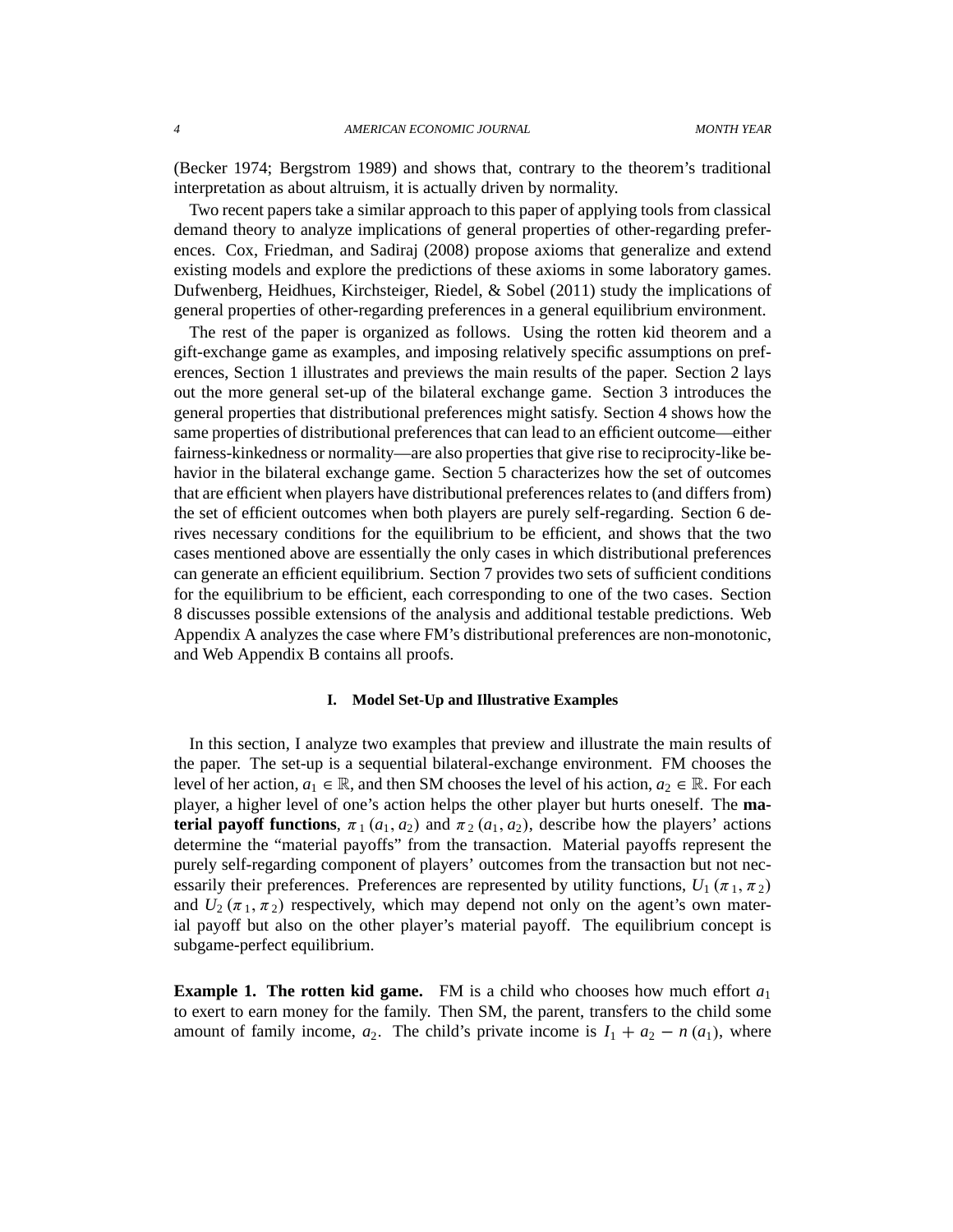is:

 $I_1 \geq 0$  is exogenous income, and *n*  $(a_1)$  is his cost-of-effort function (in dollars) satisfying  $n' > 0$ ,  $n'' > 0$ ,  $\lim_{x \to -\infty} n'(x) = 0$ ,  $n'(0) < 1$ , and  $\lim_{x \to \infty} n'(x) = \infty$ . The parent's private income is  $I_2 + a_1 - a_2$ , where  $I_2 \geq 0$  is an exogenous component of the parent's income. "Family income" is the sum of the child's and parent's incomes:  $I_1 + I_2 + a_1 - n(a_1)$ . The child's consumption is  $\pi_1(a_1, a_2) = (I_1 + a_2 - n(a_1)) / P_1$ , where  $P_1 > 0$  is the market price of consumption faced by the child. The parent's consumption is  $\pi_2$  ( $a_1$ ,  $a_2$ ) = ( $I_2$  +  $a_1$  –  $a_2$ ) / $P_2$ , where  $P_2 > 0$  (possibly equal to  $P_1$ ) is the market price of consumption faced by the parent. The child is purely self-regarding (a "rotten kid"):  $U_1(\pi_1, \pi_2) = \pi_1$ . The parent is altruistic:  $U_2(\pi_1, \pi_2)$  is not only strictly increasing in  $\pi_2$  but also in  $\pi_1$ . It is also assumed that  $U_2$  ( $\pi_1$ ,  $\pi_2$ ) is twice-continuously differentiable and strictly quasi-concave, and  $\pi_1$  and  $\pi_2$  enter  $U_2$  as normal goods. Finally, as a technical condition that serves only to ensure that the parent's optimal action is finite, I assume that there exist  $\underline{\pi}_1 < 0$  and  $\underline{\pi}_2 < 0$  such that  $\lim_{\pi_2 \to \infty} \frac{\partial U_2(\underline{\pi}_1, \pi_2)/\partial \pi_2}{\partial U_2(\underline{\pi}_1, \pi_2)/\partial \pi_1}$  $\frac{\partial U_2(\underline{\pi}_1,\pi_2)/\partial \pi_2}{\partial U_2(\underline{\pi}_1,\pi_2)/\partial \pi_1}=0$ and  $\lim_{\pi_1 \to \infty} \frac{\partial U_2(\pi_1, \pi_2)/\partial \pi_2}{\partial U_2(\pi_1, \pi_2)/\partial \pi_1}$  $\frac{\partial U_2(\pi_1,\underline{\pi_2})/\partial \pi_2}{\partial U_2(\pi_1,\underline{\pi_2})/\partial \pi_1} = \infty$ . Becker's (1974, p.1080) celebrated rotten kid theorem

**Proposition 1 (Rotten kid theorem).** *In the equilibrium of the rotten kid game, the child chooses the level of a*<sup>1</sup> *that maximizes family income.*

The rotten kid theorem is generally interpreted as showing that an efficient outcome can occur within the family due to the parent being altruistic (e.g., Becker, 1974). Bergstrom (1989) pointed out that Becker's example hinges on the assumption that the material payoffs are quasi-linear in  $a_2$  but continued to describe the theorem as a result about altruism. Although typically not defined explicitly, altruism is usually understood as meaning that preferences depend positively on the material payoff of the other person. I will refer to this property of distributional preferences as "monotonicity."

The analysis in this paper will show that the rotten kid theorem is *not* driven by monotonicity, but rather by the combination of the material payoffs being quasi-linear in  $a_2$  with the "normality" assumption:  $\pi_1$  and  $\pi_2$  enter  $U_2$  as normal goods. Indeed, Theorem 3 in Section VII is a generalization of Proposition 1 in which monotonicity is relaxed. Moreover, I will argue that normality captures a kind of concern for fair distribution; in Example 1, normality means that when family income increases, the parent prefers that both players share in the material gains. Such a concern for fairness appears to be widespread in interactions between unrelated individuals (e.g., Kahneman, Knetsch, & Thaler 1986). Therefore, rather than as a result about altruism within the family, the rotten kid theorem should be interpreted as a result about fairness preferences that may be relevant to a wider range of settings.

**Example 2. Gift-exchange game with a profit-maximizing firm.** FM is a firm who chooses a worker's salary,  $a_1$ . Then SM, the worker, chooses his level of effort,  $a_2$ . The firm's profit is  $\pi_1(a_1, a_2) = a_2 - a_1$ . The worker's material payoff is  $\pi_2$   $(a_1, a_2) = a_1 - c$   $(a_2)$ , where  $c$   $(a_2)$  is his cost-of-effort function satisfying  $c$   $(0) = 0$ ,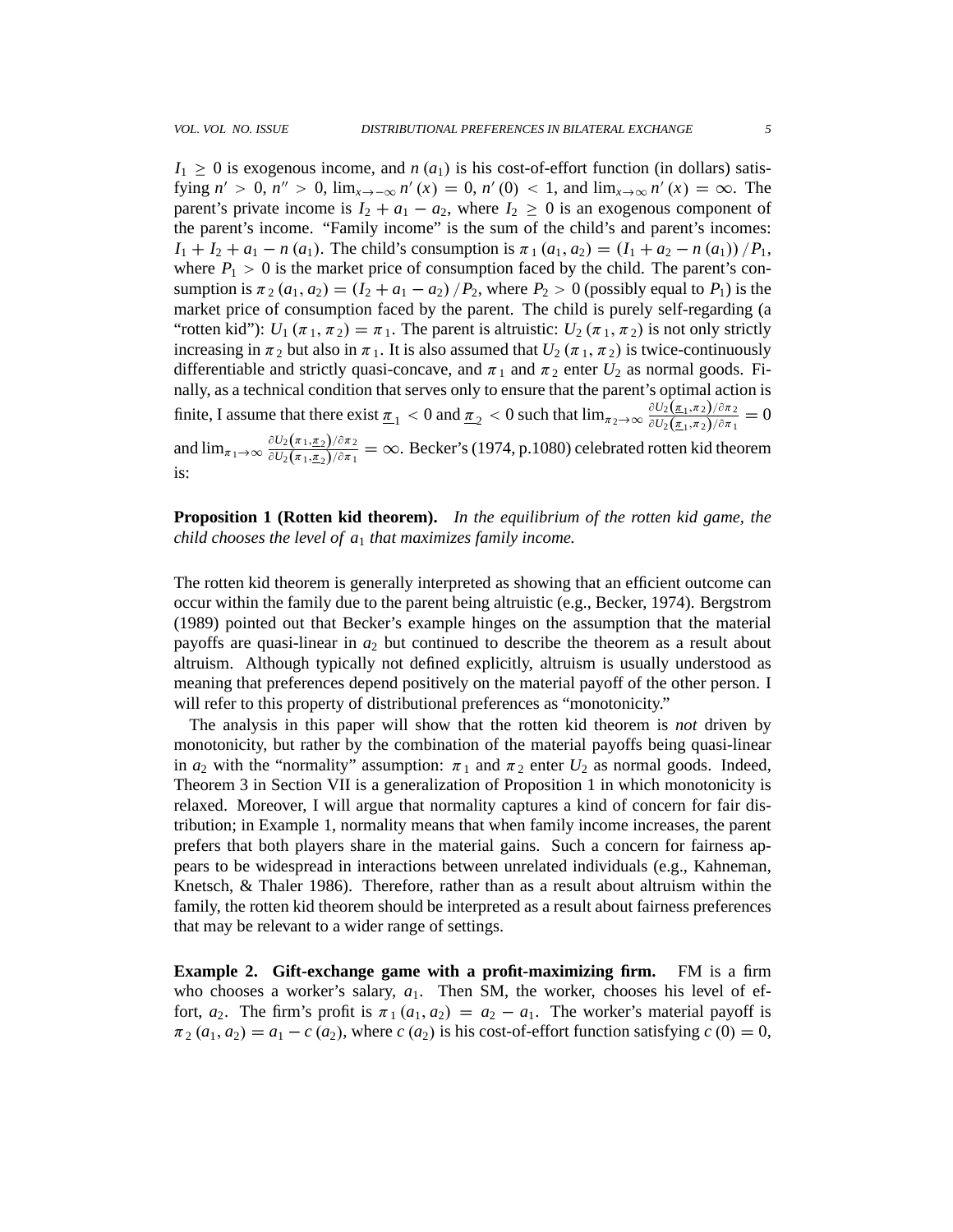;

 $c' > 0$ ,  $c'' > 0$ ,  $\lim_{x \to -\infty} c'(x) = 0$ ,  $c'(0) < 1$ , and  $\lim_{x \to \infty} c'(x) = \infty$ . Since the material payoff functions are quasi-linear in  $a_1$ , any transaction  $(a_1, a_2)$  where  $c'(a_2) = 1$ is Pareto efficient in terms of the material payoffs. The firm is profit maximizing:  $U_1$  ( $\pi_1$ ,  $\pi_2$ ) =  $\pi_1$ . Both players anticipate the subgame-perfect equilibrium, and if either would earn negative utility from the game, then they do not transact and instead each get an outside-option material payoff of 0. The worker has distributional preferences that are piecewise linear and hence kinked. The preferences weight the firm's and workers's material payoffs differently, depending on which player earns more:

(1) 
$$
U_2(\pi_1, \pi_2) = \begin{cases} \sigma \pi_1 + (1 - \sigma) \pi_2 & \text{if } \pi_1 > \pi_2 \\ \rho \pi_1 + (1 - \rho) \pi_2 & \text{if } \pi_1 \leq \pi_2 \end{cases}
$$

where  $\sigma$  < 1 is the relative weight on the firm's material payoff when the firm is ahead, and  $\rho \in (\sigma, 1]$  is the relative weight on the firm's material payoff when the worker is ahead. For example, the set of parameter values that correspond to Fehr & Schmidt's (1999) inequity-aversion model is  $\sigma < 0 < \rho < 1$ , while Charness & Rabin (2002) argue that  $0 < \sigma < \rho < 1$ . Either way, the equilibrium is efficient if the worker's distributional preferences are "sufficiently kinked," as made precise in the following proposition:

**Proposition 2.** *In the gift-exchange game with a profit-maximizing firm, there exists*  $\overline{\sigma} > 0$  such that if  $\sigma < \overline{\sigma}$  and  $\rho \geq \frac{1}{2}$  $\frac{1}{2}$ , then the equilibrium transaction is Pareto efficient *in terms of the material payoffs.*

For intuition, it is clearest to begin with the special case  $\sigma \le 0$ . In that case,  $\rho \ge \frac{1}{2}$  $\frac{1}{2}$  is not only sufficient but also necessary for the equilibrium transaction to be Pareto efficient in terms of the material payoffs.<sup>1</sup> When the worker exerts less than the efficient level of effort, a marginal increase in effort increases the firm's material payoff more than it reduces the worker's. Since  $\rho \geq \frac{1}{2}$  $\frac{1}{2}$ , the worker when ahead puts at least as much weight on the firm's material payoff as his own, but since  $\sigma \leq 0$ , the worker when behind puts non-positive weight on the firm. Consequently, for any salary at which the worker ends up exerting less than the efficient level of effort, the worker would increase his effort exactly up to (and not beyond) the level that equates the firm's material payoff with his own. The players' material incentives are therefore aligned, and the firm maximizes its own material payoff by setting the salary level that induces the efficient level of effort.

The situation is more complex when  $\sigma > 0$  because the worker may be willing to increase his effort beyond the level that equates the material payoffs, in which case the players' material incentives are no longer aligned. However, if  $\sigma$  is small enough, then at relatively high salaries (which induce high effort and hence a high marginal cost of effort) the worker still increases his effort only up to the level that equates the material

<sup>&</sup>lt;sup>1</sup>One might wonder whether  $\rho \geq \frac{1}{2}$  is empirically plausible. If material payoff functions are quasi-linear in money (as assumed in Example 2), then  $\rho$  can be estimated from experimental participants' allocations of money. Fehr & Schmidt (1999, Table III and p.864) suggest that about 40% of subjects have  $\rho \geq \frac{1}{2}$ . Drawing on a broader set of experimental games, Charness & Rabin's (2002, Table VI, row 5) estimates are also consistent with a sizeable minority of participants satisfying  $\rho \geq \frac{1}{2}$ .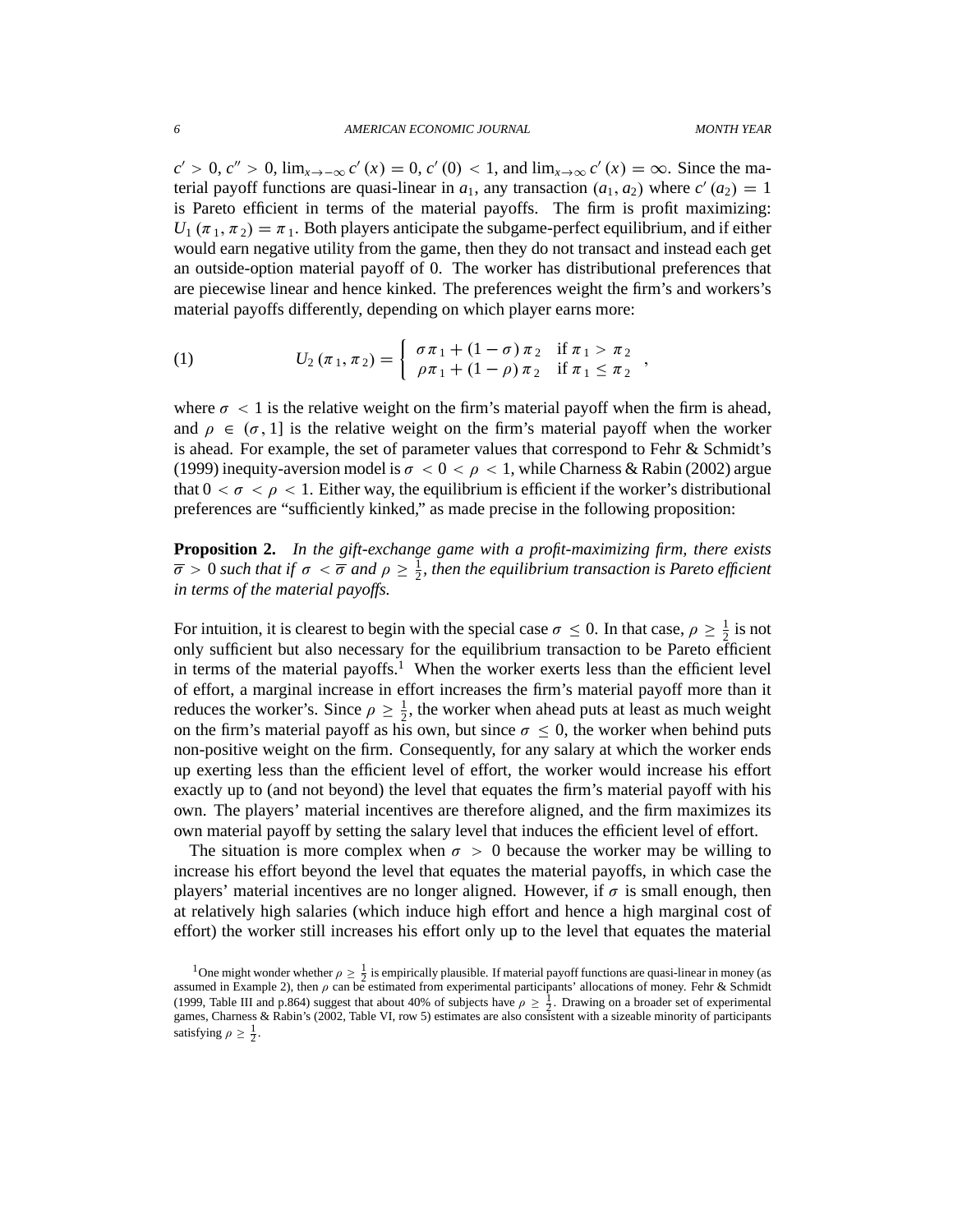payoffs. Even though a relatively low salary may evoke effort beyond the equal-payoff level, if  $\sigma$  is small enough, the effort will be low enough that the firm could earn higher profit by offering the higher salary that induces the efficient level of effort.

Theorem 4 in Section VII generalizes Proposition 2 to a more general class of fairnesskinked distributional preferences, in which the preferences are convex rather than piecewiselinear, and the kinks do not necessarily occur at equal material payoffs. Unlike in Example 1, where quasi-linearity of the material payoffs is crucial, in Example 2 it merely simplifies stating sufficient conditions for efficiency; Theorem 4 allows for more general, convex material-payoff functions. I will argue that the fairness-kinkedness of the distributional preferences represents another kind of concern for fair distribution (different from normality): a motivation to follow a "rule" of fair behavior described by the set of material payoffs where the kinks occur. In Example 2, the rule is to equalize the players' material payoffs. Thus, Example 2 illustrates a type of efficiency result that can arise from fairness preferences that is distinct from Example 1. Theorems 3 and 4 also generalize the examples in another way: they show in each case that the equilibrium is in addition to being Pareto efficient in terms of material payoffs—also Pareto efficient in terms of overall preferences.

## **II. The Bilateral Exchange Game**

In this section, I generalize the games in the examples from the previous section; in the next section, I generalize the distributional preferences. In addition to the rotten kid game and the gift-exchange game, the bilateral exchange environment I introduce in this section includes as special cases the trust game (Berg, Dickhaut, & McCabe 1995); a two-player, sequential, public goods game; and a version of the hold-up problem where, after FM makes a costly irreversible investment, SM has all the bargaining power in determining how the surplus is divided.

FM chooses the level of her action,  $a_1$ , and then SM chooses the level of his action, *a*2. To ensure that all optimal actions are interior and thereby simplify exposition, I assume that  $a_1, a_2 \in \mathbb{R}^2$ . The outcome of the game is a **transaction**,  $(a_1, a_2)$ . As in many exchange settings in the field, I assume that the players could alternatively choose not to transact. In that case, both players receive an outside-option payoff as if the action pair had been  $(0, 0)$ . The outside-option material payoffs are normalized to zero:  $\pi_1$   $(0, 0) = \pi_2$   $(0, 0) = 0$ .

The material payoff functions are twice-continuously differentiable and have these properties, which I will always assume:

**A1.** *Each player's action increases the other player's material payoff while reducing his or her own:*  $\frac{\partial \pi_1}{\partial a_1} < 0$ ,  $\frac{\partial \pi_2}{\partial a_1}$  $\frac{\partial \pi_2}{\partial a_1} > 0$ ,  $\frac{\partial \pi_1}{\partial a_2}$  $\frac{\partial \pi_1}{\partial a_2} > 0$ , and  $\frac{\partial \pi_2}{\partial a_2} < 0$ .

<sup>&</sup>lt;sup>2</sup>In applications, it is instead typical to assume that  $a_1 \in [0, \overline{A}_1]$  and  $a_2 \in [0, \overline{A}_2]$  for some upper bounds  $\overline{A}_1$  and  $\overline{A}_2$ . My assumption that the action spaces are unbounded has the drawback that it necessitates technical conditions (such as A4 below) to ensure the existence of optimal actions. If the action space were closed and bounded, then these technical conditions could be eliminated, but the propositions would have to separately deal with cases where optimal actions are not interior.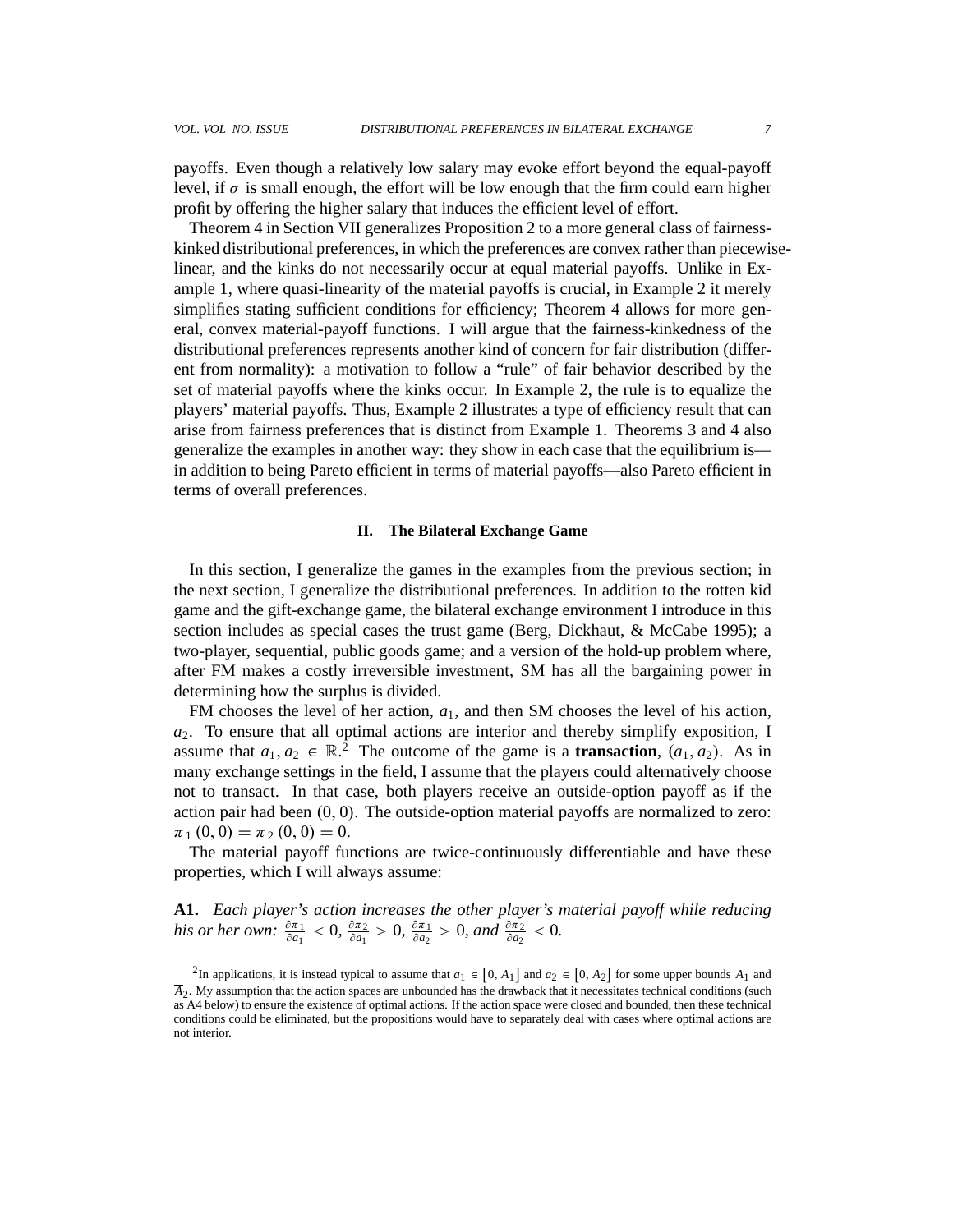**A2.** *There are (material) gains from trade:*  $\frac{-\partial \pi_1(0,0)/\partial a_1}{\partial \pi_1(0,0)/\partial a_2} < \frac{\partial \pi_2(0,0)/\partial a_1}{-\partial \pi_2(0,0)/\partial a_2}$  $\frac{\partial \pi_2(0,0)/\partial a_1}{-\partial \pi_2(0,0)/\partial a_2}$ .

**A3.** *The functions*  $\tilde{\pi}_1$   $(a_1, a_2)$  *and*  $\tilde{\pi}_2$   $(a_1, a_2)$ *, defined by*  $\tilde{\pi}_1$   $(a_1, a_2) \equiv \pi_1 (-a_1, a_2)$  *and*  $\tilde{\pi}_2(a_1, a_2) \equiv \pi_1(a_1, -a_2)$ , are both weakly concave; and at least one is strictly concave *in at least one of its arguments.*

**A4.** *(Technical condition) Fixing any*  $\hat{a}_1$  *and*  $\hat{a}_2$ *, each of the mappings from one agent's action to a real number given by*  $\pi_1(\widehat{a}_1, a_2)$ ,  $\pi_2(\widehat{a}_1, a_2)$ ,  $\pi_1(a_1, \widehat{a}_2)$ , and  $\pi_2(a_1, \widehat{a}_2)$ , is *surjective.*

A2 means that there exist some transactions involving positive actions for both players such that both earn a positive material payoff: for any sufficiently small, positive actions  $da_1 > 0$  and  $da_2 > 0$  such that FM's material payoff equals 0, i.e.,  $\frac{\partial \bar{\pi}_1(0,0)}{\partial a_1} da_1 + \frac{\partial \bar{\pi}_2(0,0)}{\partial a_2} da_2$  $\partial\pi_{1}(0,0)$  $\frac{d^2(0,0)}{d^2a^2}da_2=0$ , SM's material payoff is strictly positive:  $\frac{\partial \pi_2(0,0)}{\partial a_1}da_1+\frac{\partial \pi_2(0,0)}{\partial a_2}da_2$  $\frac{2(0,0)}{\partial a_2}da_2 > 0.$ A3 helps guarantee that the equilibrium is unique. Since the action spaces are unbounded, A4 helps ensure that optimal actions exist.

The players maximize their utility functions, which may depend on the material payoffs received by both players (according to properties described in the next section). The solution concept is subgame-perfect equilibrium. Because payoffs and preferences are common knowledge, both players correctly anticipate the equilibrium of the game. Therefore, if either player would get negative utility from trading, then the players do not trade.

#### **III. Distributional Preferences**

An agent with **distributional preferences** has preferences that depend on both players' outcomes. When studying behavior in experiments, the typical approach is to define distributional preferences over the players' incremental *monetary* payoffs earned in the experiment. In many field settings, however, the players' actions affect at least one commodity other than money, such as effort. In order to analyze such settings, I define distributional preferences over the (full) *material* payoffs from the transaction. This formulation specializes to preferences over incremental monetary payoffs in experiments where the players' actions only affect their earnings.

In this section, I specify general properties that FM's and SM's respective distributional preferences could satisfy. I begin by defining the two properties that will play a central role in generating an efficient equilibrium and then turn to properties that primarily serve as regularity conditions.

The first property, which I call "fairness-kinkedness," formalizes kinked indifference curves without building in piecewise-linearity or the restriction that the kinks occur at 50- 50 split allocations. While Fehr & Schmidt (1999) interpret the kinks in their model as reflecting loss aversion in social comparisons, Charness & Rabin (2002) treat the kinks in their own model as just a byproduct of the simplifying assumption of piecewise-linearity. In any event, the kinks around 50-50 splits account for some of the descriptive accuracy of these models in laboratory experiments. In particular, as Fehr & Schmidt (1999)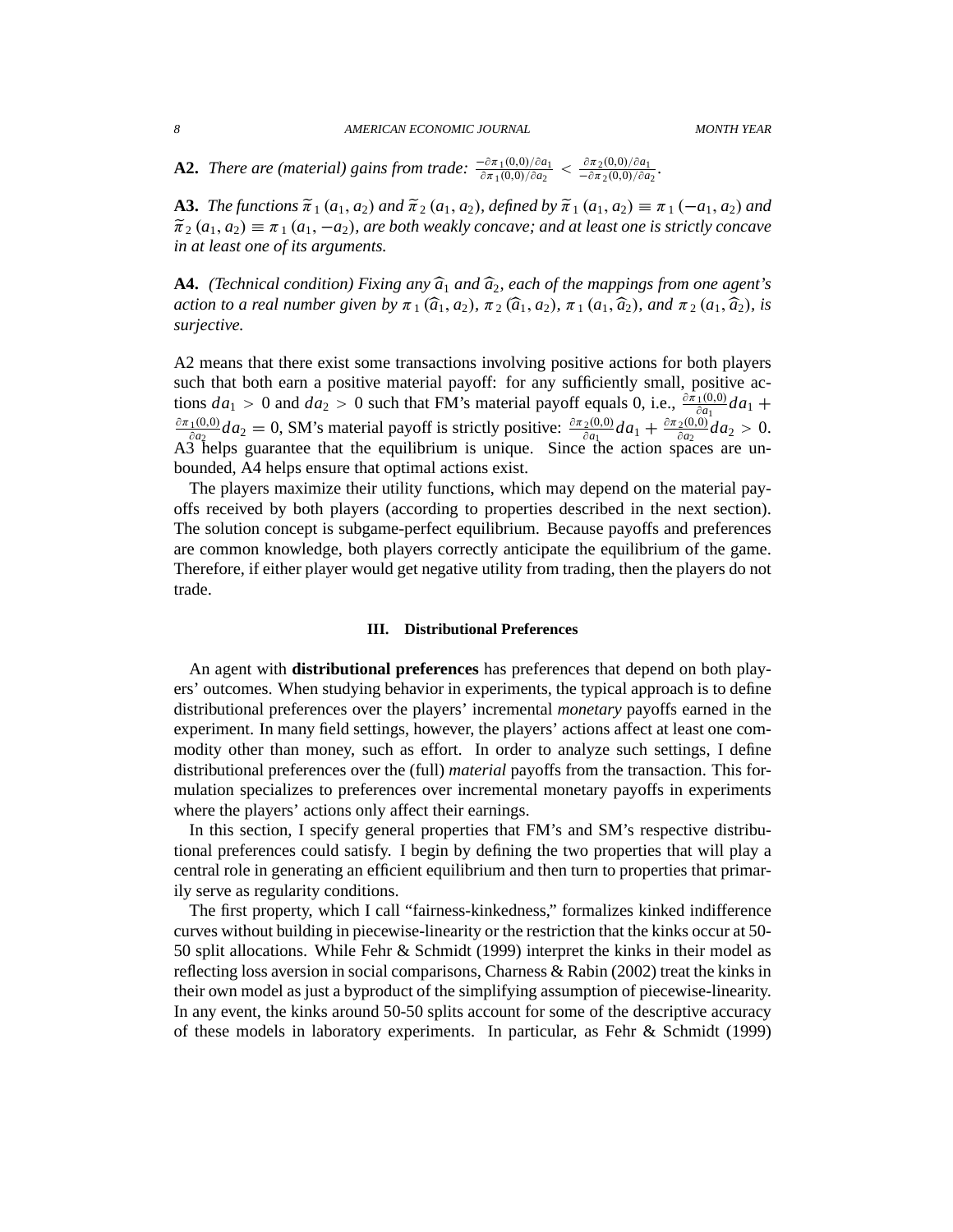note, the kinks are the feature of the model that enables it to explain why in dictator games, subjects often give exactly half of the money to the other player (see Camerer 2003 for a review). Moreover, the kinks can explain why many of the same people who choose exactly even splits in a dictator game also choose to assign equal monetary payoffs to themselves and another player in modified dictator games, where the "price" of increasing one player's payoff by \$1 is less than \$1 (e.g., Andreoni & Miller 2002). No smooth distributional preferences could explain equal-split behavior in both cases. Hence, a kink in the indifference curve can be interpreted as describing a "rule" for how to allocate payoffs in the sense that over some range of prices, the prescribed behavior is insensitive to the price (see Andreoni & Bernheim, 2009, for an alternative model based on signaling).

Let a strictly increasing function  $f(\pi_2)$  describe what the agent considers to be a "fair" material payoff for FM for each possible material payoff for SM. For fairnesskinked preferences, the graph of *f* —which I call the **fairness rule**—is the set of material payoff pairs where the indifference curves are kinked. Existing models with kinks embed the "equal-split rule" into preferences, defined by  $f(\pi_2) = \pi_2$ . Generalizing f allows preferences to capture adherence to whatever rule of fair behavior might be relevant to a particular setting.<sup>3</sup> Using labels suitable for SM, let  $D_f \equiv \{(\pi_1, \pi_2) | \pi_1 > f(\pi_2)\}\$ denote the region of **disadvantageously unfair** transactions, where FM's material payoff is higher and SM's material payoff is lower than dictated by the fairness rule; and let  $A_f \equiv \{(\pi_1, \pi_2) | \pi_1 < f(\pi_2)\}\$  denote the region of **advantageously unfair** transactions for SM. Figure 1a illustrates these regions. (In all figures, I put  $\pi_1$  on the y-axis because in the simple case in which FM is self-regarding, solving for equilibrium amounts to maximizing  $\pi_1$ .)

**Definition 1.** *U is fairness-kinked if (a) U (* $\pi_1$ *,*  $\pi_2$ *) is twice-continuously differentiable except along a fairness rule f; (b) for all*  $(\pi_1, \pi_2) \in D_f$ ,  $\partial U / \partial \pi_2 > 0$ *; and (c) for all*  $(\pi_1, \pi_2) \in A_f, \partial U / \partial \pi_1 > 0.$ 

For example, the piecewise-linear distributional preferences (1) are fairness-kinked if (*a*)  $\sigma \neq \rho$ , (*b*)  $\sigma < 1$ , and (*c*)  $\rho > 0$ , as in both Fehr & Schmidt (1999) and Charness & Rabin (2002).

A second property, "normality," can also capture a concern for fairness. In consumer theory, an agent's preferences have the "normal good" property with respect to a particular good if, for prices held fixed, the agent chooses to consume more of that good when his income increases. Normality can be defined analogously for distributional preferences, but in this context, the "goods" are the material payoffs of the players. For some price  $p > 0$  and income  $I \in \mathbb{R}$ , define  $\tilde{\pi}_1(p; I)$  and  $\tilde{\pi}_2(p; I)$  by  $(\tilde{\pi}_1, \tilde{\pi}_2)$  = arg max<sub> $\{(\pi_1, \pi_2): \pi_1 + p\pi_2 = I\}$  *U*  $(\pi_1, \pi_2)$ . Assume that  $\tilde{\pi}_1(p; I)$  and  $\tilde{\pi}_2(p; I)$ </sub>

<sup>3</sup>While 50-50 splits often serve as a benchmark for what is fair in contexts where payoffs are monetary—such as in negotiations, asymmetric joint ventures among corporations, share tenancy in agriculture, and bequests to children (Andreoni & Bernheim 2009)—there are exceptions, e.g., financial contracts often apportion profit according to unequal percentages that are standard in the industry. Moreover, in settings involving two commodities or a commodity in exchange for money, the rate of pay that is considered fair is often determined by prevailing market prices or recent experiences (Kahneman, Knetsch, & Thaler 1986).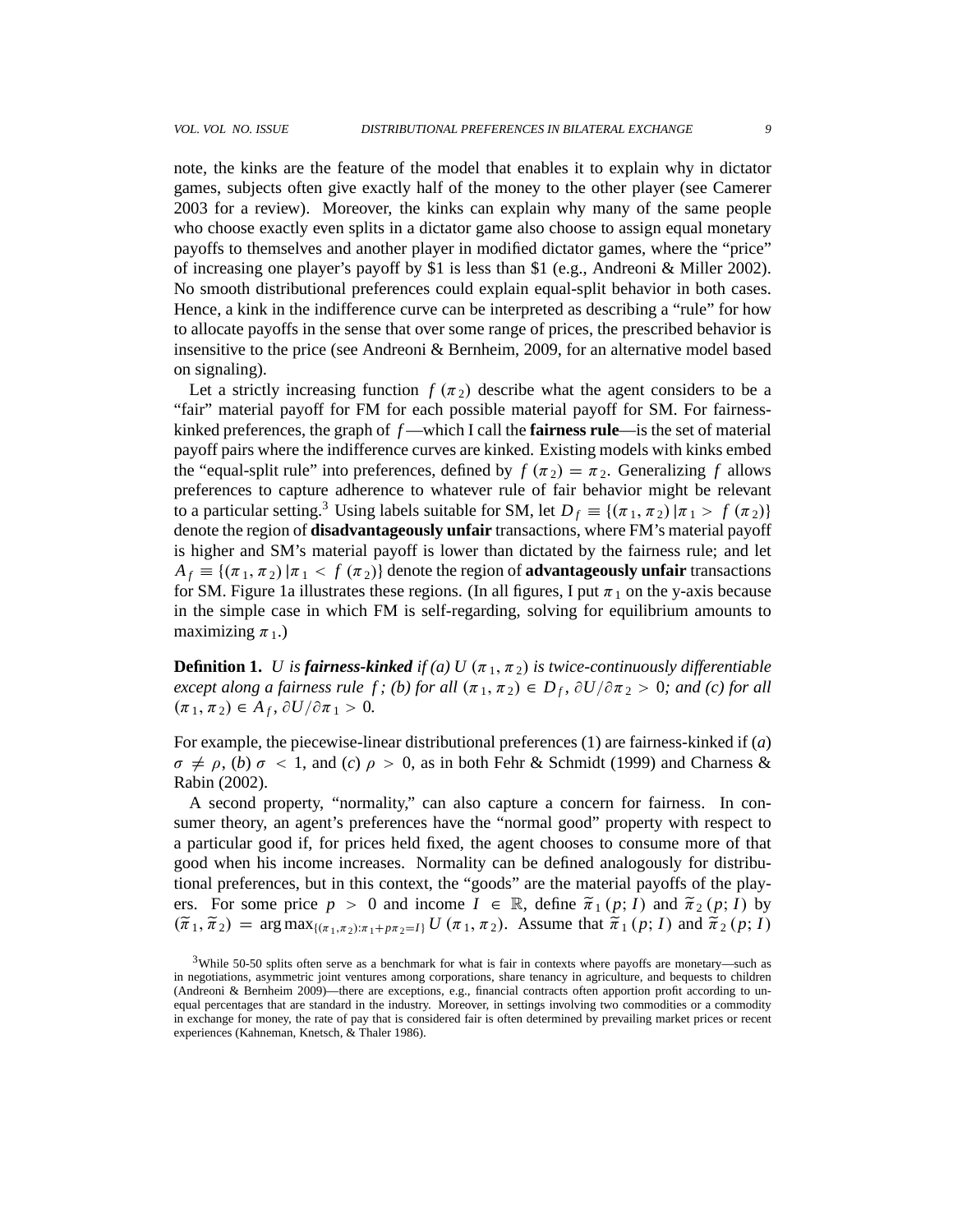are finite, real-valued functions (which will be implied by the other assumptions on *U*, given below).

**Definition 2.** For  $i = 1, 2, U$  is (weakly) locally normal in  $\pi_i$  at  $(p; I)$  if  $\tilde{\pi}_i(p; I)$  is *(weakly) increasing in I at*  $(p; I)$ *. U is <i>(weakly) normal in*  $\pi_i$  *if U is (weakly) locally normal in*  $\pi_i$  *at*  $(p; I)$  *for all*  $p > 0$  *and*  $I \in \mathbb{R}$ *. U is (weakly) normal if U is (weakly) normal in both*  $\pi_1$  *and*  $\pi_2$ *.* 

Following Becker (1974), it is common in models of altruism to assume that distributional preferences satisfy not only monotonicity but also normality. However, while monotonicity is intrinsic to the notion of altruism, the connection between normality and altruism is questionable. Instead, normality is more naturally interpreted as capturing a concern for fairness. It amounts to assuming that FM's material payoff and SM's material payoff enter the utility function as complements.<sup>4</sup> Normality is not assumed explicitly in existing fairness models, but it is a byproduct of most of the specific functional forms that are adopted. While seemingly a natural assumption, it has strong implications, as will be seen.

Turning to regularity conditions, a standard assumption about preferences is monotonicity: utility is strictly increasing in each player's material payoff.

**Definition 3.** *U* is **monotonic** if  $U(\pi_1, \pi_2)$  is strictly increasing in both  $\pi_1$  and  $\pi_2$ .

Monotonicity is the defining feature of altruism, and all models of altruism assume it.

Some models of distributional preferences aimed at capturing a concern for fairness also satisfy monotonicity, such as Charness & Rabin's (2002), but some do not (e.g., Fehr & Schmidt 1999; Bolton & Ockenfels 2000). In particular, these latter models assume that people are "behindness averse," preferring to reduce the other player's payoff when that player's payoff is higher than their own. For example, in the piecewise-linear model (1), behindness aversion corresponds to  $\sigma < 0$ .

To allow for this kind of non-monotonicity, I define a weaker property that I call "jointmonotonicity."<sup>5</sup>

**Definition 4.** *U* is *joint-monotonic* if for any  $(\pi_1, \pi_2)$  and any  $\varepsilon > 0$ , there is some  $(\widehat{\pi}_1, \widehat{\pi}_2)$  such that  $0 < \widehat{\pi}_1 - \pi_1 < \varepsilon$ ,  $0 < \widehat{\pi}_2 - \pi_2 < \varepsilon$ , and  $U(\widehat{\pi}_1, \widehat{\pi}_2) > U(\pi_1, \pi_2)$ .

The definition states that for any material payoff pair, there is an arbitrarily close alternative material payoff pair giving more to *both* players that the agent strictly prefers. It

<sup>&</sup>lt;sup>4</sup>To be precise, at any material payoff pair where  $\partial U(\pi_1, \pi_2)/\partial \pi_1 > 0$  and  $\partial U(\pi_1, \pi_2)/\partial \pi_2 > 0$ , the statement about behavior "*U* is locally normal in  $\pi_i$ " is equivalent to the following statement about complementarity in preferences:  $\frac{\partial}{\partial \pi}$  $\left(\frac{\partial U/\partial \pi_i}{\partial U/\partial \pi_{-i}}\right)$  $= 0$  (Quah, 2007, Theorem S1 and Proposition S1). The conditions  $\partial U(\pi_1, \pi_2)/\partial \pi_1 > 0$  and  $\partial U(\pi_1, \pi_2)/\partial \pi_2 > 0$  may not hold at every material payoff pair when *U* is joint-monotonic (as defined below) and not monotonic. However, the analysis will show that normality is a relevant property for SM's distributional preferences (not FM's), and Lemma 1 will establish that  $\partial U(\pi_1, \pi_2) / \partial \pi_1 > 0$  and  $\partial U(\pi_1, \pi_2) / \partial \pi_2 > 0$  hold at an optimum for SM.

<sup>&</sup>lt;sup>5</sup>In studying other-regarding preferences in a general equilibrium environment, Dufwenberg, Heidhues, Kirchsteiger, Riedel, & Sobel (2011) independently propose a "social monotonicity" property, which is similar to my jointmonotonicity property, except that it is a restriction on both players' distributional preferences. I discuss the relationship between social monotonicity and joint monotonicity in Appendix A.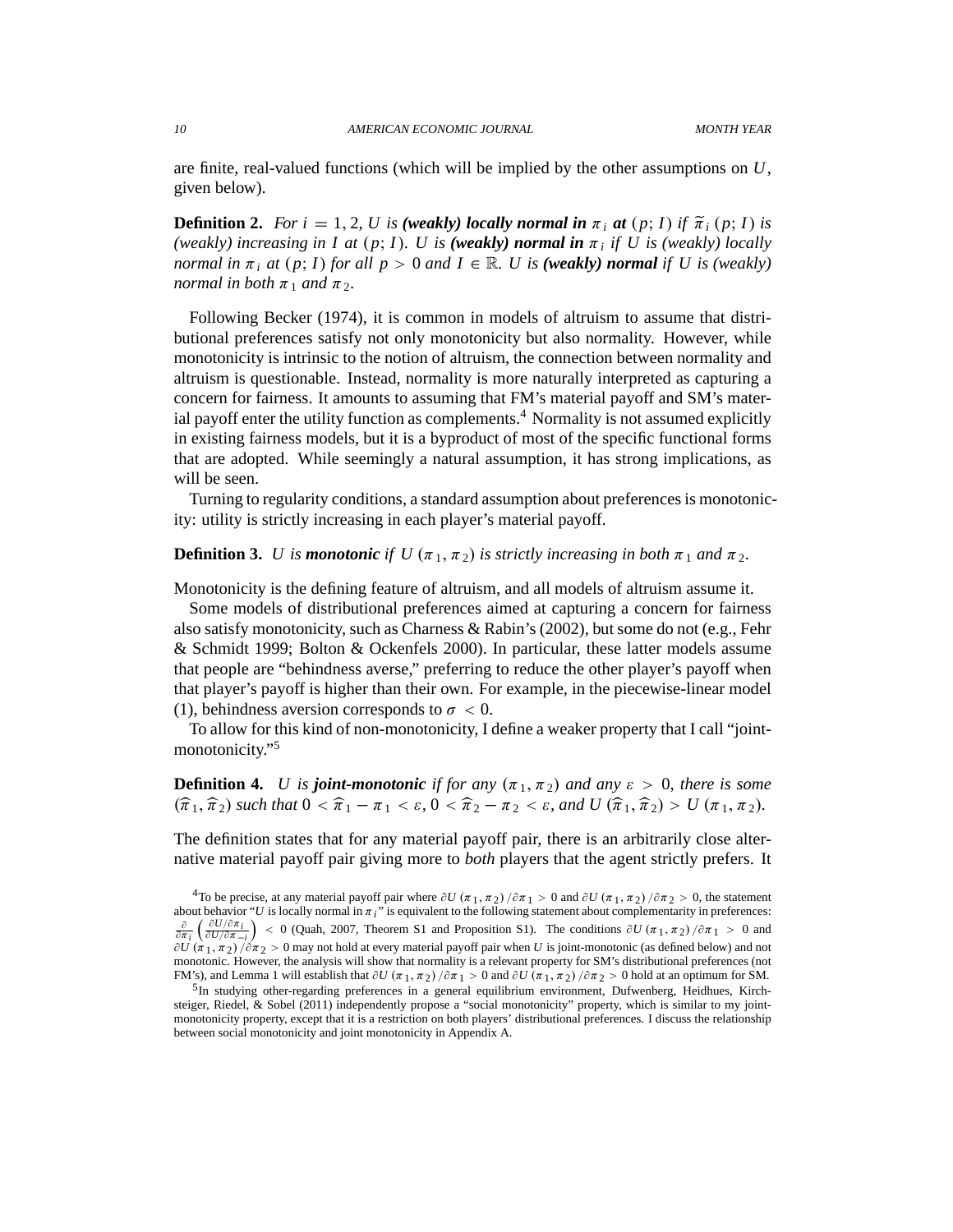implies local non-satiation but additionally requires that it is possible to find a morepreferred allocation in a particular direction, a direction which jointly increases both players' material payoffs. The interpersonal indifference curves depicted in Figures 1a and 1b represent distributional preferences that violate monotonicity but satisfy jointmonotonicity. While ruling out pure spitefulness and pure self-hating, joint-monotonicity allows for behindness aversion. More generally, it permits the possibility that an agent might prefer to reduce either one or the other player's material payoff to reach what the agent considers to be a fairer allocation.

In much of the analysis, I will assume that SM's distributional preferences are jointmonotonic but that FM either is purely self-regarding or has monotonic distributional preferences. Given that some of the existing models allow for behindness aversion in order to describe behavior in experiments, this assumption about FM might seem suspect. There are two distinct justifications for it. First, while there is debate over whether behindness aversion should be assumed, most direct evidence from experiments in fact indicates that most subjects' distributional preferences satisfy monotonicity.<sup>6</sup> Advocates of behindness aversion primarily argue that it should be assumed because it provides a tractable shortcut for capturing reciprocity-like behavior by a second mover (e.g., Fehr & Schmidt 2004, p.10; Fehr & Schmidt 2003), which is valuable because models of reciprocity itself (e.g., Rabin 1993) are notoriously difficult to work with. The assumption that FM has monotonic preferences is compatible with this argument in favor of assuming that SM's preferences are joint-monotonic. Second, in an exchange situation in which FM is a profit-maximizing firm, it is appropriate to assume that FM is purely self-regarding. In Web Appendix A, I discuss the more complex case where FM is assumed to have merely joint-monotonic preferences.

The final property, quasi-concavity, is familiar from consumer theory and social choice.

**Definition 5.** *U is quasi-concave if for any two distinct material payoff pairs,*  $(\pi_1, \pi_2)$ *and*  $(\widehat{\pi}_1, \widehat{\pi}_2)$ , such that  $U(\pi_1, \pi_2) \leq U(\widehat{\pi}_1, \widehat{\pi}_2)$ ,  $U(\pi_1, \pi_2) < U(\lambda \pi_1 + (1 - \lambda)\widehat{\pi}_1, \lambda \pi_2 + (1 - \lambda)\widehat{\pi}_2)$ *for any*  $\lambda \in [0, 1]$ *. U is weakly quasi-concave if the strict inequality is replaced by a weak inequality.*

For distributional preferences, quasi-concavity means that along an interpersonal indifference curve, the higher FM's material payoff, the less of SM's material payoff the decision-maker is willing to give up to increase FM's material payoff (and similarly with "FM" and "SM" switched). Equivalently, it means that the upper level sets of *U* are convex. Every model of distributional preferences that I am aware of satisfies

<sup>6</sup>The debate has largely centered on the question of whether subjects care more about "efficiency" (in this context, meaning the sum of monetary payoffs) or "equity" (meaning equality of monetary payoffs), and the experimental findings are contradictory (e.g., Engelmann & Strobel 2004; Fehr, Naef, & Schmidt 2006). The question of whether subjects' distributional preferences are monotonic is related but distinct. Almost all of the experiments involving simple allocation decisions by adult subjects find that most people do have monotonic distributional preferences (Charness & Grosskopf 2001; Kritikos & Bolle 2001; Andreoni & Miller 2002; Charness & Rabin 2002; Fisman, Kariv, & Markovits 2007; Cox & Sadiraj 2010). The exceptions in which a majority of subjects violate monotonicity are: Bazerman, Loewenstein, & White (1992), who report evidence from hypothetical choices; Bolton & Ockenfels (2006), from an experiment in which subjects vote over allocations; and Pelligra & Stanca (2013), from an Internet survey where the dictator games have a small chance of being played out for real money.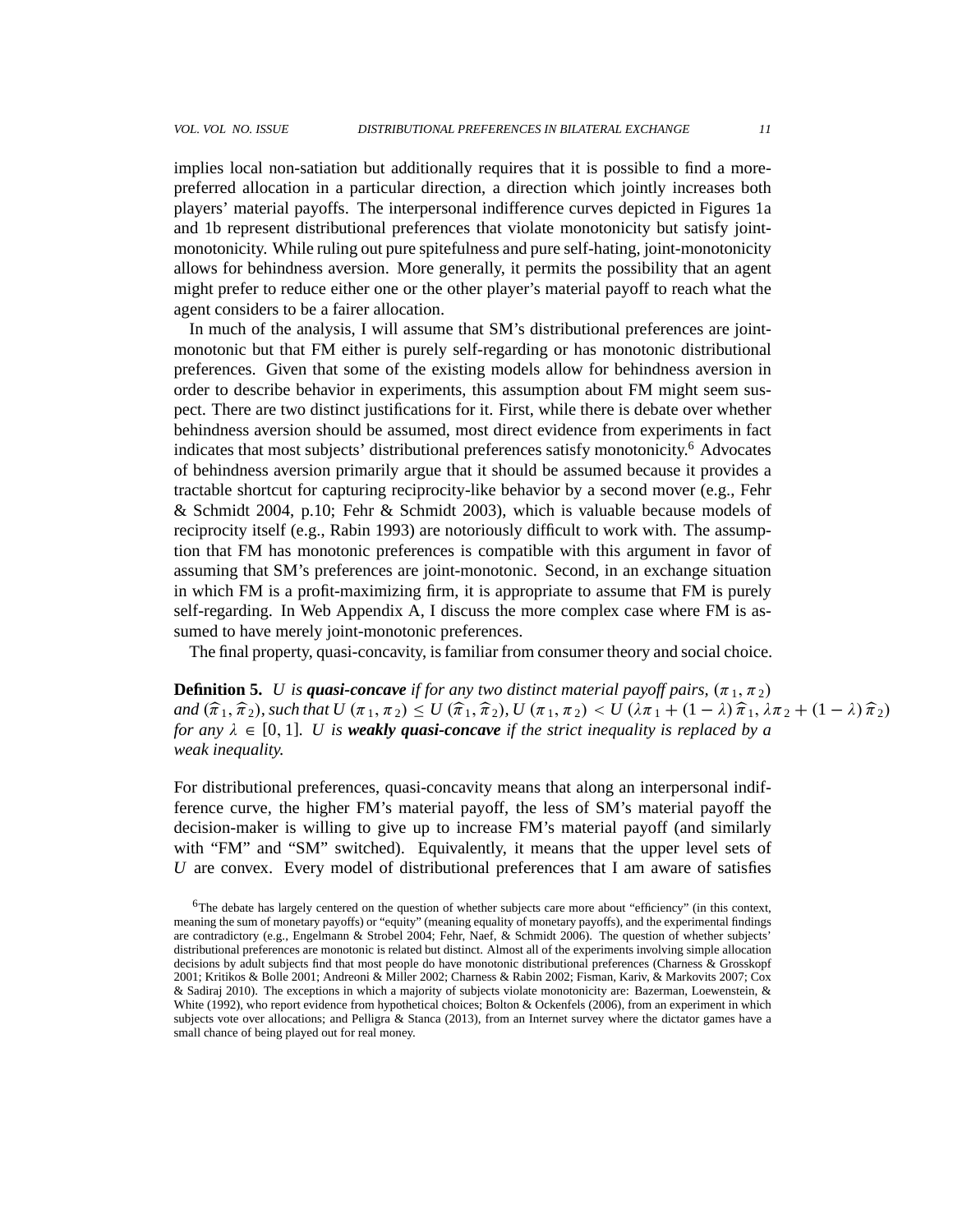quasi-concavity (e.g., Bolton & Ockenfels, 2000) or weak quasi-concavity (e.g., Fehr  $\&$ Schmidt 1999; Charness & Rabin 2002).<sup>7</sup>

While the above properties will be listed explicitly when assumed in the propositions, the following two technical assumptions (TAs) will be maintained implicitly throughout. TA1 ensures that the indifference curves (which are what matter for behavior) are kinked if and only if  $U$  is kinked.<sup>8</sup>

**TA1.** *At any point where U is differentiable, U has non-vanishing first derivative: there is no*  $(\pi_1, \pi_2)$  *such that*  $\partial U / \partial \pi_1 = \partial U / \partial \pi_2 = 0$  *at*  $(\pi_1, \pi_2)$ *.* 

Whenever *U* is *not* purely self-regarding, I impose another technical assumption:

**TA2.** *If U is not purely self-regarding, then there exist*  $\pi_1 < 0$  *and*  $\pi_2 < 0$  *such that* 

$$
\lim_{\pi_2 \to \infty} \sup_{\Delta_1, \Delta_2 > 0} \frac{\frac{U(\pi_1, \pi_2 + \Delta_2) - U(\pi_1, \pi_2)}{\Delta_2}}{\frac{U(\pi_1 + \Delta_1, \pi_2) - U(\pi_1, \pi_2)}{\Delta_1}} \le 0, \text{ and either } \lim_{\pi_1 \to \infty} \inf_{\Delta_1, \Delta_2 > 0} \frac{\frac{U(\pi_1, \pi_2 + \Delta_2) - U(\pi_1, \pi_2)}{\Delta_2}}{\frac{U(\pi_1 + \Delta_1, \pi_2) - U(\pi_1, \pi_2)}{\Delta_1}} \le 0 \text{ or } = \infty.
$$

TA2 would be satisfied if, as in Example 1 in Section I,  $\lim_{\pi_2 \to \infty} \frac{\partial U(\pi_1, \pi_2)/\partial \pi_2}{\partial U(\pi_1, \pi_2)/\partial \pi_1}$  $\frac{\partial U(\underline{\pi}_1,\pi_2)/\partial \pi_2}{\partial U(\underline{\pi}_1,\pi_2)/\partial \pi_1} = 0$  (caring exclusively about FM) and  $\lim_{\pi_1 \to \infty} \frac{\partial U(\pi_1, \pi_2)/\partial \pi_2}{\partial U(\pi_1, \pi_2)/\partial \pi_1}$  $\frac{\partial U(x_1, x_2)/\partial x_1}{\partial U(x_1, x_2)/\partial x_1} = \infty$  (caring exclusively about SM), but TA2 also allows either of these limits to be weakly negative (putting negative weight on the player with the very high payoff) and does not assume differentiability. For any given bilateral exchange game,  $\underline{\pi}_1$  and  $\underline{\pi}_2$  can be chosen to be small enough that TA2 has little economic content, but TA2 helps ensure the existence of optimal actions by helping to make the set of individually-rational transactions compact.

Finally, I normalize the utility levels so that the outside option gives both players zero utility:  $U_1(0, 0) = U_2(0, 0) = 0$ . As a tie-breaker with the outside option, I assume that if an agent also expects to get zero utility from trading, then the agent chooses to trade.

<sup>8</sup>TA1 is needed because the assumptions are stated in terms of *U* (rather than made directly on the indifference curves) and because monotonicity will be weakened. When *U* is monotonic, the interpersonal indifference curves are kinked if and only if *U* is kinked. However, when *U* is joint-monotonic, there may be saddle points,  $(\pi_1, \pi_2)$  with  $\partial U/\partial \pi_1 = \partial U/\partial \pi_2 = 0$ , where the indifference curves can be kinked even though *U* is smooth. For example, the function

| $U(x, y) = \begin{cases} y^3 \\ x^3 \end{cases}$ | $\int \frac{x^3}{3} + y^3$<br>$x^3 + y^3$ | if $x > 0, y > 0$<br>if $x > 0, y \le 0$<br>if $x \le 0, y > 0$<br>if $x \leq 0, y \leq 0$ |
|--------------------------------------------------|-------------------------------------------|--------------------------------------------------------------------------------------------|
|                                                  |                                           |                                                                                            |

is twice-continuously differentiable, but has a kinked indifference curve at *U*  $(x, y) = 0$  given by min  $\{x, y\} = 0$ .

<sup>7</sup>The reason some models only satisfy weak quasi-concavity is that the utility function is assumed to be piecewiselinear, as in (1). Since piecewise-linearity is clearly intended as a simplifying assumption and does not drive any of the explanatory power of the models for laboratory behavior, adopting quasi-concave versions of these models is consistent with their spirit. In the analysis, quasi-concavity serves mainly as a regularity condition to help ensure uniqueness of optimal behavior.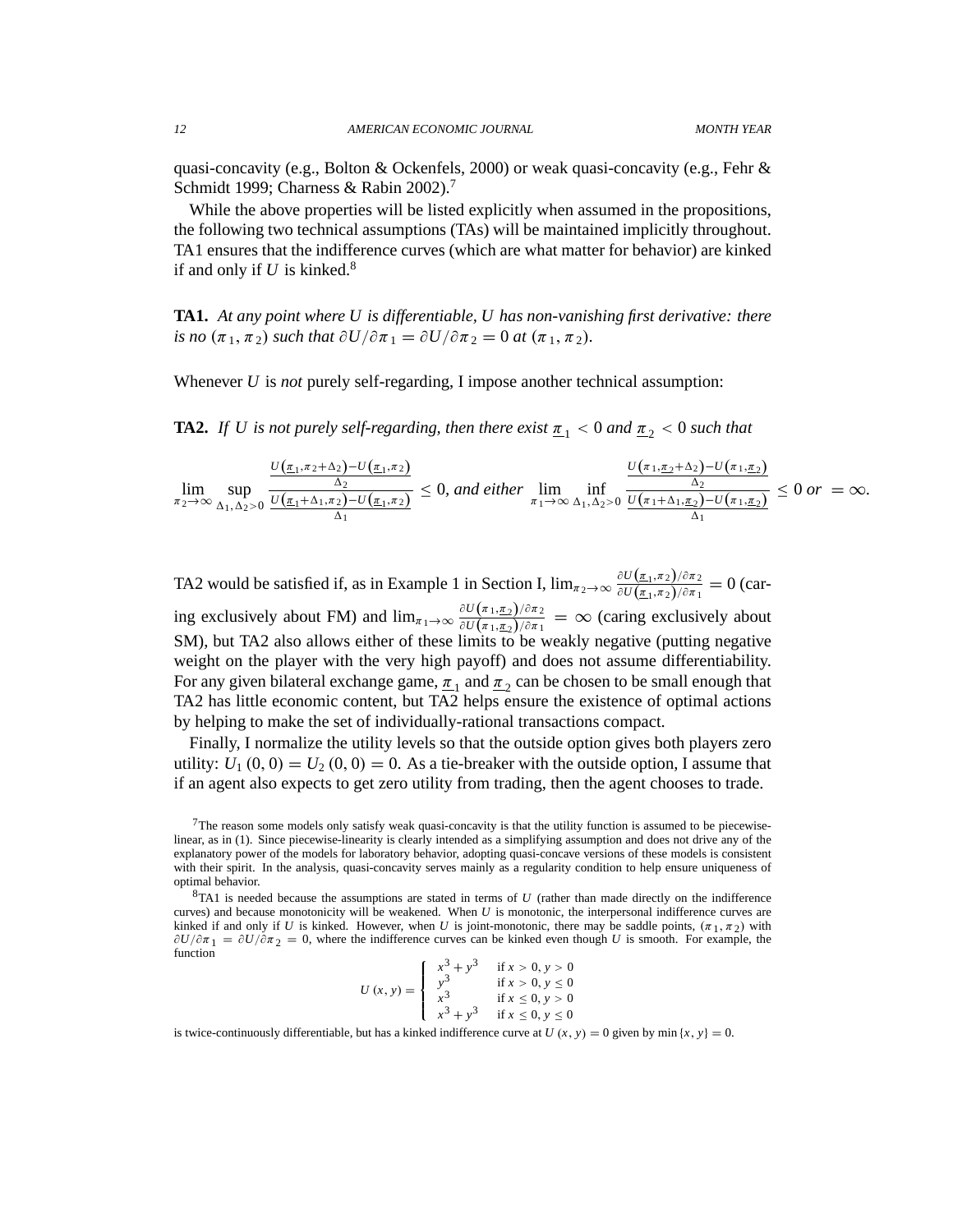#### **IV. Reciprocity-Like Behavior in the Bilateral Exchange Game**

In this section, partly to build intuition for the efficiency results and partly because it is of independent interest, I show that normality and/or fairness-kinkedness are the properties of distributional-preference that generate reciprocal behavior in bilateral exchange games. I will refer to such behavior as "reciprocity-like" because it is not generated by true reciprocity as modeled, e.g., by Rabin (1993). I define reciprocity-like behavior as follows: SM's optimal response  $a_2(a_1)$  to FM's action  $a_1$  is an increasing function of  $a_1$ .

For analyzing SM's behavior here and in later sections, it will be useful to introduce notation and terminology for a consumer-theory-like conceptualization of the bilateral exchange game. Denote a material-payoff "consumption bundle" as the vector  $\pi(a_1, a_2) \equiv (\pi_1(a_1, a_2), \pi_2(a_1, a_2))$ . Given FM's action  $a_1$ , SM's choice of action *a*<sup>2</sup> can be thought of as selecting a pair of material payoffs on the **(material payoff) budget curve**  $B(a_1) = {\pi(a_1, a_2)}_{a_2 \in \mathbb{R}}$ . FM's choice of  $a_1$  can be thought of as a decision of which budget curve to offer to SM. To facilitate the analogy with consumer theory, it is useful to consider the budget *line* that locally approximates the budget curve. At a transaction  $(a_1, a_2)$  that identifies a point  $(\pi_1(a_1, a_2), \pi_2(a_1, a_2))$  on the budget curve *B*  $(a_1)$ , the equation for the budget line is  $\pi_1 + p\pi_2 = I$ , where  $p = p(a_1, a_2) = -\frac{d\pi_1}{d\pi_2}$  $d\pi_2$  $B(a_1)$  is the local slope of the budget curve—the **price** of  $\pi_1$ in terms of  $\pi_2$ —and  $I = I(a_1, a_2) = \pi_1(a_1, a_2) + p(a_1, a_2) \pi_2(a_1, a_2)$  is the corresponding level of "income" that would allow SM to just "afford" the point on the budget curve. Figure 2 depicts a budget curve and the approximating budget line at SM's optimal action. Finally, I refer to the transaction  $(\hat{a}_1, a_2 (\hat{a}_1))$  as a **fairness-rule optimum** if SM's distributional preferences are fairness-kinked and his optimum occurs on the fairness rule:  $\pi(\widehat{a}_1, a_2(\widehat{a}_1)) \in \text{graph}(f)$ . This occurs when

$$
\lim_{\pi\to\pi(\widehat{a}_1,a_2(\widehat{a}_1)),\pi\in D_f}\left(\frac{\partial U_2(\pi)}{\partial \pi_2}-p(\widehat{a}_1,a_2(\widehat{a}_1))\frac{\partial U_2(\pi)}{\partial \pi_1}\right)\geq 0
$$

and

$$
\lim_{\pi\to\pi(\widehat{a}_1,a_2(\widehat{a}_1)),\pi\in A_f}\left(\frac{\partial U_2(\pi)}{\partial \pi_2}-p(\widehat{a}_1,a_2(\widehat{a}_1))\frac{\partial U_2(\pi)}{\partial \pi_1}\right)\leq 0,
$$

where these inequalities describe the local slope of SM's indifferences curves in the regions of disadvantageous and advantageous unfairness, respectively, relative to the price at  $(\hat{a}_1, a_2(\hat{a}_1))$ . I call the transaction a **strict fairness-rule optimum** if both of these inequalities are strict.

## [FIGURE 2 ABOUT HERE]

Under what conditions is SM's behavior reciprocity-like? It is widely believed that behindness-aversion is the property that enables the inequity-aversion model to generate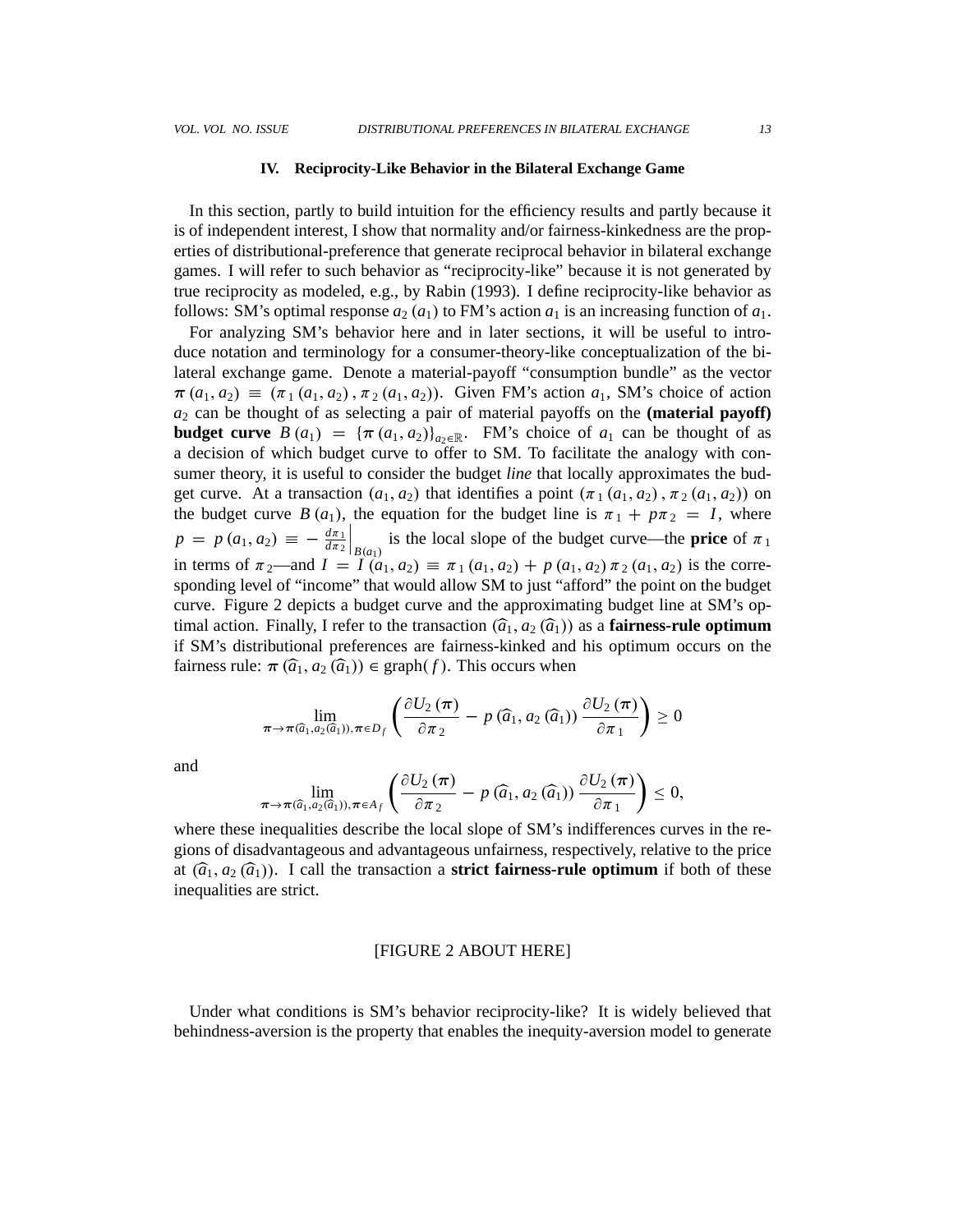such behavior. That is indeed true in the much-studied ultimatum game (Güth, Schmittberger, & Schwarze 1982), in which a second mover can either accept or reject a first mover's offer of some division of \$10. If the second mover rejects, both players get \$0. If the first mover's offer is \$5/\$5, then the second mover will accept the offer because it is just as fair as \$0/\$0 and gives him a higher payoff. In contrast, if the offer would leave the second mover behind, then due to behindness aversion, the second mover may prefer the equal outcome from rejecting, even though both players get a lower payoff.

In bilateral exchange games (including the gift-exchange game and the trust game), however—or more generally, any game where the budget curve is both downward-sloping and continuous—behindness aversion does *not* generate reciprocity-like behavior. This follows from Lemma 1, which shows that as long as SM's distributional preferences are joint-monotonic, then even if they are not monotonic, his behavior is indistinguishable from an agent whose preferences are monotonic.

**Lemma 1.** *Suppose U*<sup>2</sup> *is joint-monotonic and quasi-concave. For any a*1*, SM has a unique optimal best response,*  $a_2(a_1)$ *, that is a continuous function of*  $a_1$ *. Moreover, if*  $U_2$ *is continuously differentiable at some*  $(\widehat{a}_1, a_2 \widehat{a}_1)$ , then  $\partial U_2/\partial \pi_1 > 0$  *and*  $\partial U_2/\partial \pi_2 > 0$ *at*  $(\widehat{a}_1, a_2 (\widehat{a}_1)).$ 

The lemma states that even if SM's distributional preferences are merely joint-monotonic, as long as his optimum occurs on a smooth region of his indifference curves, his utility at his optimal action will be increasing in both players' material payoffs. Intuitively, SM cannot be optimizing if, at his supposed optimum, he preferred to reduce one of the player's payoffs; since the price of  $\pi_1$  in terms of  $\pi_2$  is positive, he would be able to get higher utility by either increasing or reducing his action. Graphically, Figure 2 illustrates that since the budget curve is always downward-sloping in the space of material payoffs, the tangency point with the indifference curve must occur on a downward-sloping region of the indifference curve.

Lemma 1 implies that the generalization from monotonicity to joint-monotonicity for SM is irrelevant for his behavior in a neighborhood of his optimum—and therefore, peeking ahead a bit, for his behavior in a neighborhood of an equilibrium. Even if SM's distributional preferences are fairness-kinked, either his optimum occurs on a smooth region of his indifference curves, in which case the result applies, or his optimum occurs at a kink, in which case the weakening of monotonicity to joint-monotonicity does not matter because non-monotonicities away from the kink are not relevant for behavior.<sup>9</sup>

Rather than behindness aversion, either normality or fairness-kinkedness is a property of distributional preferences that can generate reciprocity-like behavior in the bilateral exchange game, as shown by Proposition 3.

#### **Proposition 3.**

<sup>&</sup>lt;sup>9</sup>In the range of economic settings captured by the bilateral exchange game, Lemma 1 implies that if SM had the option of "punishing" FM for taking a low action by choosing a material payoff pair that is materially-dominated by some point on the budget curve, then (unlike in the ultimatum game) he would never do it. Hence, if such behavior were observed, it would be mistaken to attribute it to SM's distributional preferences and instead should presumably be attributed to negative reciprocity.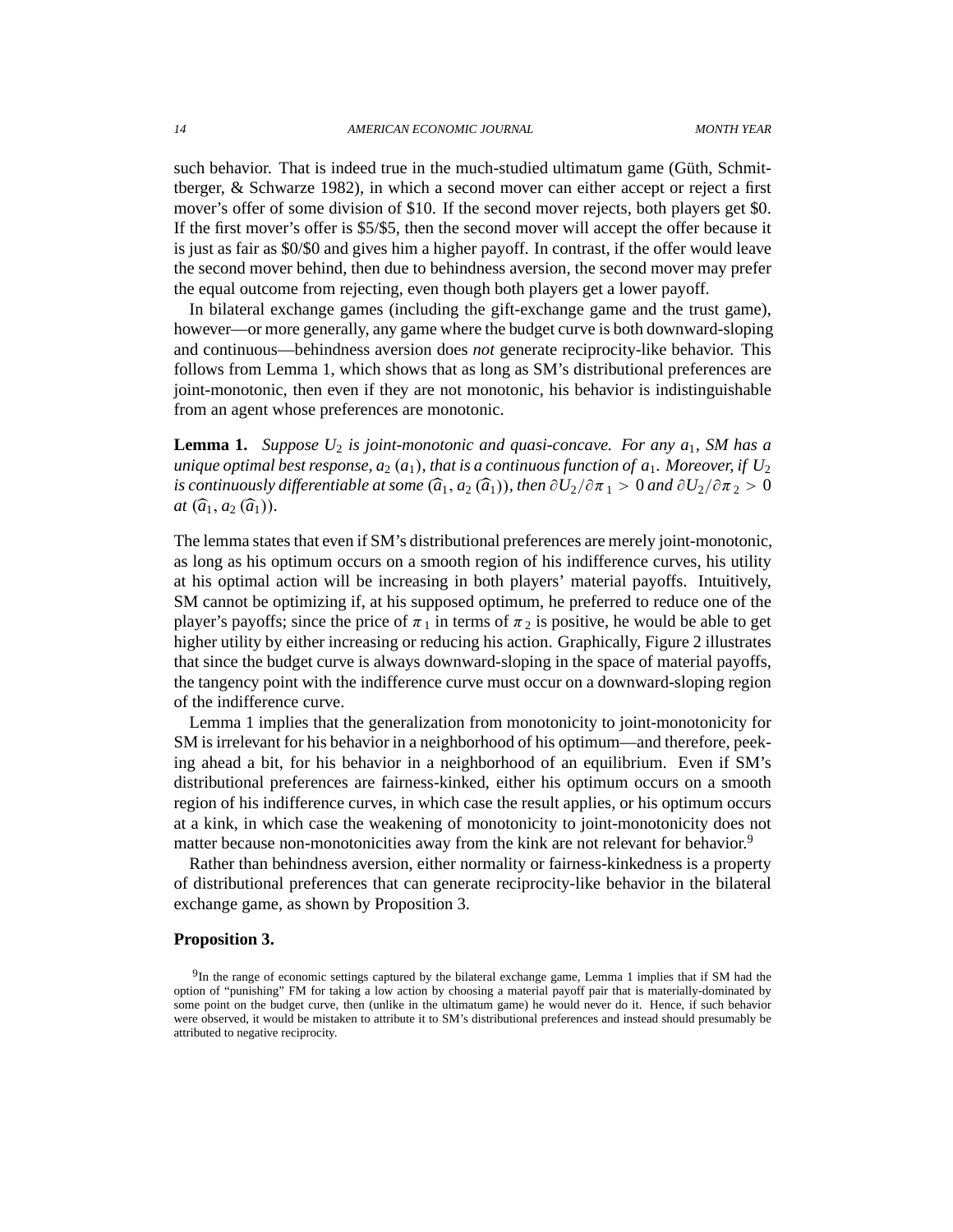- 1) *Suppose U*<sup>2</sup> *is joint-monotonic, quasi-concave, and fairness-kinked. Suppose that*  $(\widehat{a}_1, a_2 \widehat{a}_1)$  *is a strict fairness-rule optimum. Then*  $(a_1, a_2 \widehat{a}_1)$  *is a strict fairnessrule optimum for all*  $a_1$  *in a neighborhood of*  $\hat{a}_1$ *, and*  $a_2$   $(a_1)$  *is increasing in*  $a_1$  *at*  $\widehat{a}_1$ . *Furthermore, U*<sub>2</sub> *is locally normal in*  $\pi_1$  *and*  $\pi_2$  *at*  $(p(\widehat{a}_1, a_2(\widehat{a}_1));$   $I(\widehat{a}_1, a_2(\widehat{a}_1))).$
- 2) *Suppose*  $\frac{\partial}{\partial a_1}$  $\int$ <sup> $\frac{\partial \pi_1}{\partial a_2}$ </sup>  $\partial \pi_2/\partial a_2$  $\left(0 \right) \leq 0$  and  $U_2$  *is joint-monotonic and quasi-concave. If*  $U_2$  *is weakly locally normal at*  $(p(\widehat{a}_1, a_2(\widehat{a}_1))$ ;  $I(\widehat{a}_1, a_2(\widehat{a}_1)))$ , then  $a_2(a_1)$  is increas-<br>in a late of  $\widehat{a}$ . Hence if  $H$  is usually normal in  $\sigma$ , then  $a_2(a_1)$  is increasing in *ing in a<sub>1</sub> at*  $\widehat{a}_1$ *. Hence if U<sub>2</sub> is weakly normal in*  $\pi_1$ *, then a<sub>2</sub> (a<sub>1</sub>) is increasing in a*1*.*

The first part considers a situation where SM's preferences are fairness-kinked and FM's behavior induces a strict fairness-rule optimum. In that case, if FM slightly increases her action, thereby slightly shifting and changing the slope of the budget curve, then SM's new optimum will occur at another fairness-rule optimum. Since the increase in FM's action increases  $\pi_2$  but reduces  $\pi_1$ , SM must increase his action in order to keep the players' material payoffs on the fairness rule. A special case of this result has been proved previously for inequity aversion and particular material payoff functions (Fehr, Klein, & Schmidt 2007, p.147).

The first part of Proposition 3 also shows that, although distinct, fairness-kinkedness and normality are related: at a strict fairness-kinked optimum,  $U_2$  is locally normal. If the budget curve shifts outward with the slope unchanged, SM's new optimum will occur at another fairness-rule optimum and hence both players' material payoffs increase.

The second part of Proposition 3 states that when SM's preferences are normal, a sufficient condition for reciprocity-like behavior is  $\frac{\partial}{\partial a_1}$  $\int \frac{\partial \pi_1}{\partial a_2}$  $\partial$  $\pi$ <sub>2</sub>/ $\partial$ *a*<sub>2</sub>  $\Big) \leq 0$ . This condition means that an increase in FM's action weakly lowers the price for SM of increasing FM's payoff. This assumption is satisfied if, as in trust game experiments, both players' material payoff functions are additively-separable in the actions.<sup>10</sup> It is also satisfied by the material payoff functions typically used in gift-exchange game experiments, and indeed Fehr, Kirchsteiger, & Riedl (1998, pp.7-8) prove the result for this case.<sup>11</sup>

The intuition for Part 2 of the proposition can be understood in terms of income and substitution effects on the material-payoff "consumption bundle" that are induced by a small increase in FM's action. Since FM's material payoff becomes cheaper—due to the condition  $\frac{\partial}{\partial a_1}$  $\int \frac{\partial \pi_1}{\partial a_2}$  $\partial$ *π*<sub>2</sub>/ $\partial$ *a*<sub>2</sub>  $0$  = 0—the substitution effect gives SM an incentive to increase  $\pi_1$ relative to  $\pi_2$ , and therefore to increase his action. If the income effect is positive, then since SM's distributional preferences are normal, SM's incentive to increase  $\pi_1$  is reinforced, and consequently SM prefers to increase his action. If instead the income effect

 $10$ More generally than additive-separability, the assumption is satisfied if the actions enter the material payoff functions as complements in the sense that the transformed material payoff functions,  $\tilde{\pi}_1(a_1, a_2)$  and  $\tilde{\pi}_2(a_1, a_2)$ , defined by  $\tilde{\pi}_1$   $(a_1, a_2) \equiv \pi_1$   $(-a_1, a_2)$  and  $\tilde{\pi}_2$   $(a_1, a_2) \equiv \pi_1$   $(a_1, -a_2)$ , are both weakly supermodular in  $(a_1, a_2)$ .

<sup>&</sup>lt;sup>11</sup> Specifically, following Fehr, Kirchsteiger, & Riedl (1993), in order to rule out negative payoff values, gift-exchange experiments typically use as material payoff functions:  $\pi_1(a_1, a_2) = (k_1 - a_1)a_2$  and  $\pi_2(a_1, a_2) = a_1 - c(a_2) - k_2$ , where  $c(\cdot)$  is increasing and strictly convex,  $k_1 > 0$  and  $k_2$  are constants, and  $a_1 \leq k_1$  and  $a_2 \geq 0$  have restricted domain.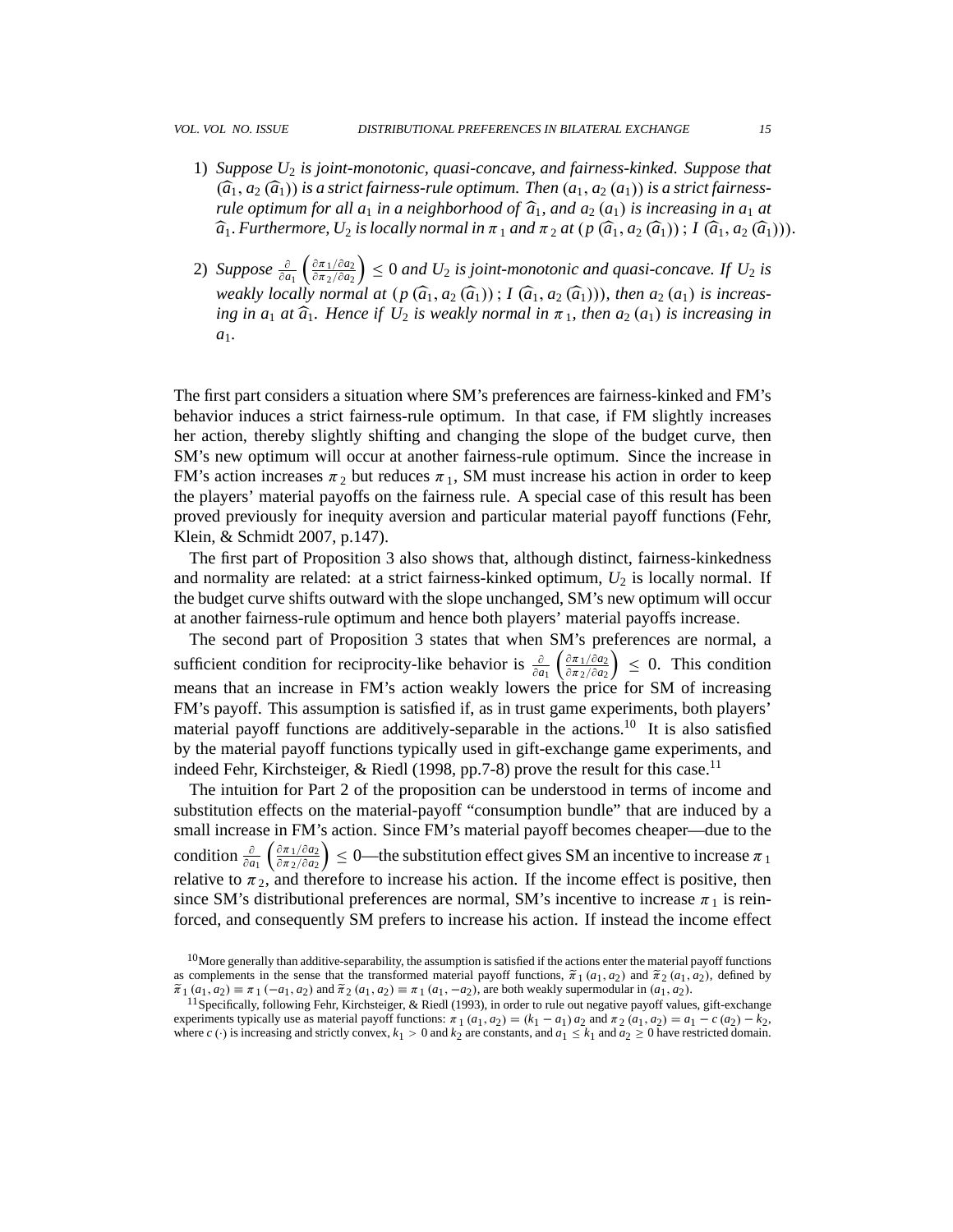is negative, then both the substitution effect and income effect give SM an unambiguous incentive to decrease  $\pi_2$ , which again makes him prefer to increase his action.<sup>12</sup>

#### **V. Characterizing Efficient Transactions**

In this section I address what is meant by an "efficient" transaction when agents have distributional preferences. There are two possible generalizations of Pareto efficiency, depending on whether the players' welfare is measured by material payoffs or by utilities:

**Definition 6.** *A transaction*  $(a_1, a_2)$  *is utility Pareto efficient (UPE) <i>if there is no other transaction*  $(\widehat{a}_1, \widehat{a}_2)$  *such that*  $U_1$   $(\pi (\widehat{a}_1, \widehat{a}_2)) \geq U_1$   $(\pi (a_1, a_2))$  and  $U_2$   $(\pi (\widehat{a}_1, \widehat{a}_2)) \geq$  $U_2(\pi(a_1, a_2))$ , *at least one inequality strict.* 

**Definition 7.** A transaction  $(a_1, a_2)$  is **materially Pareto efficient (MPE)** if there is *no other transaction*  $(\widehat{a}_1, \widehat{a}_2)$  *such that*  $\pi_1(\widehat{a}_1, \widehat{a}_2) \ge \pi_1(a_1, a_2)$  *and*  $\pi_2(\widehat{a}_1, \widehat{a}_2) \ge$  $\pi_2$  ( $a_1$ ,  $a_2$ ), at least one inequality strict.

If a transaction  $(a_1, a_2)$  is MPE, then I will also refer to the resulting material payoff pair  $\pi(a_1, a_2)$  as MPE; analogously for UPE. A transaction is MPE if and only if at that transaction, the material-payoff marginal rates of substitution are equal:  $\frac{\partial \pi_1(a_1,a_2)/\partial a_1}{\partial \pi_1(a_1,a_2)/\partial a_2}$  $\frac{\partial \pi_2(a_1,a_2)/\partial a_1}{\partial \pi_2(a_1,a_2)/\partial a_2}$ . In general, the level of  $a_1$  that corresponds to an MPE transaction depends  $\partial \pi_2(a_1,a_2)/\partial a_2$ . In general, the lever of  $a_1$  that corresponds to an MTE transaction depends on  $a_2$ . By discussing Pareto efficiency exclusively in terms of monetary payoffs, analyses of laboratory experiment have implicitly focused on MPE.

Which generalization of Pareto efficiency is the right social welfare criterion? If the *U*'s represent the players' "true" preferences, then UPE is appropriate. However, if fairminded behavior is caused by (unmodeled) social pressure and the *U*'s are a reducedform representation of the resulting behavior, then the  $\pi$ 's may actually represent the players' "true" preferences. In that case, MPE is the appropriate welfare criterion.<sup>13</sup>

To characterize MPE and UPE and their relationship to each other, a few definitions will be useful. Let

$$
(\overline{a}_1, \overline{a}_2) \equiv \arg \max_{(a_1, a_2)} U_1 (\boldsymbol{\pi} (a_1, a_2))
$$

be called **FM's favorite transaction**, her most-preferred transaction among the feasible transactions. I will sometimes also call the resulting material payoff pair,  $(\overline{\pi}_1, \overline{\pi}_2) \equiv$  $\pi(\overline{a}_1, \overline{a}_2)$ , FM's favorite transaction. Let

$$
\left(\overline{\overline{a}}_1, \overline{\overline{a}}_2\right) \equiv \arg\max_{(a_1, a_2)} U_2 \left(\pi\left(a_1, a_2\right)\right)
$$

be called **SM's favorite transaction**, his most-preferred transaction among the feasible transactions, with corresponding material payoff pair  $(\overline{\overline{\pi}}_1, \overline{\overline{\pi}}_2)$ . Theorem 1 describes

 $12$ In terms of the notation defined in Section 6, the income effect is positive when the small increase in FM's action occurs from a level below  $\overline{a}_1$ , and the income effect is negative when FM's initial action is above  $\overline{a}_1$ .

<sup>13</sup>Sen (1973) and Köszegi & Rabin (2008) similarly argue that in some situations, behavior—as represented by the *U*'s—may not be the correct basis for judging welfare. For example, Sen (1973, pp.253-254) writes: "mores and rules of behaviour drive a wedge between behaviour and welfare...basing normative criteria, e.g., Pareto optimality, on [behaviourderived] *as if* preferences poses immense difficulties."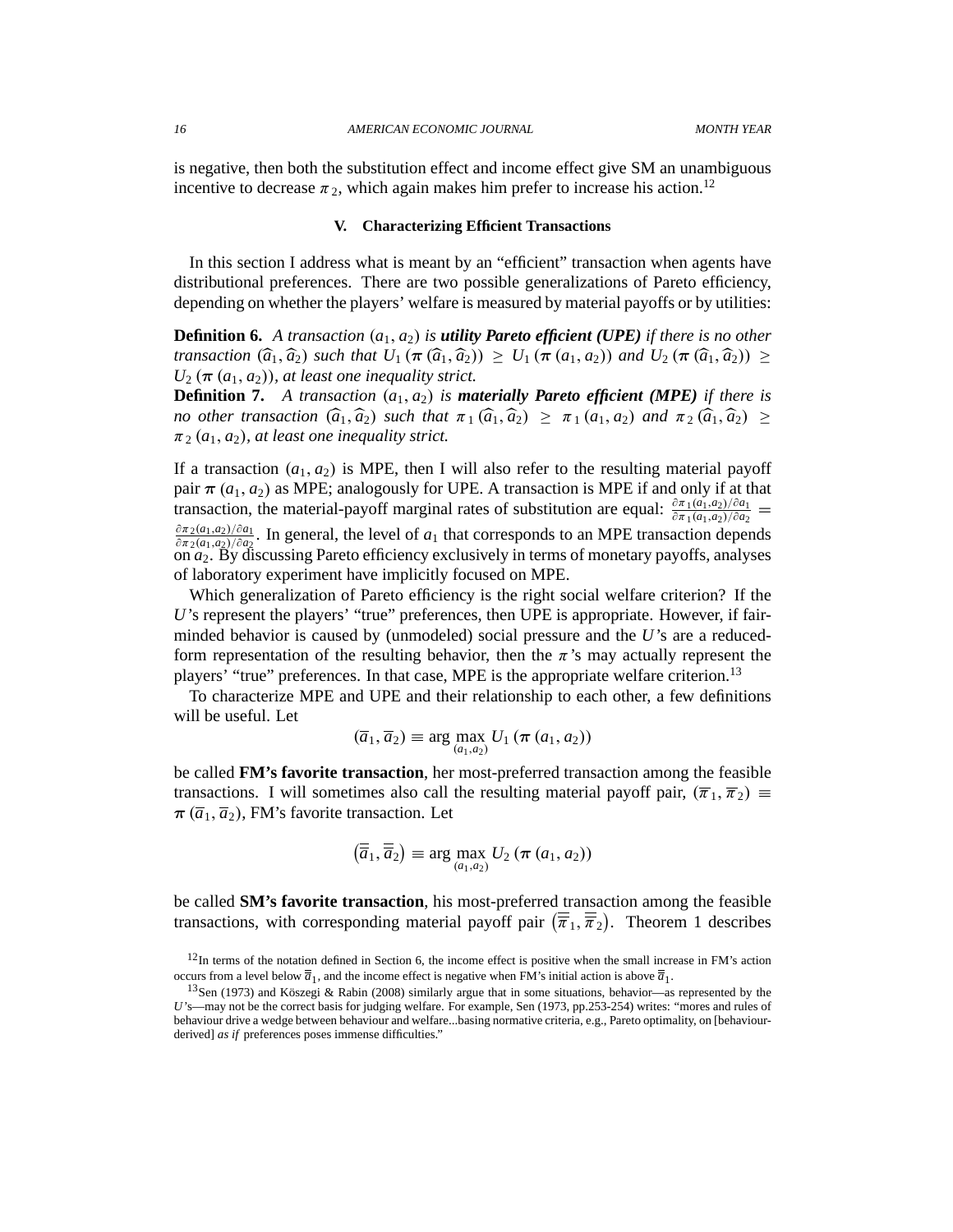the relationship between MPE and UPE when FM has monotonic distributional preferences (see Web Appendix A for the more general case where FM's preferences are joint-monotonic).<sup>14</sup>

**Theorem 1.** Suppose  $U_1$  is monotonic and quasi-concave, and suppose  $U_2$  is joint*monotonic and quasi-concave. FM's and SM's favorite transactions,*  $(\overline{a}_1, \overline{a}_2)$  *and*  $(\overline{\overline{a}}_1, \overline{\overline{a}}_2)$ *, exist and are unique. The set of UPE material payoff pairs coincides exactly with the set of material payoff pairs on the MPE frontier between*  $(\overline{\pi}_1, \overline{\pi}_2)$  *and*  $(\overline{\overline{\pi}}_1, \overline{\overline{\pi}}_2)$ .

Figure 3 illustrates that the set of UPE material payoff pairs is the subset of the MPE frontier between  $(\overline{\pi}_1, \overline{\pi}_2)$  and  $(\overline{\overline{\pi}}_1, \overline{\overline{\pi}}_2)$ . (The figure is drawn with  $\overline{\pi}_1 > \overline{\overline{\pi}}_1$  and  $\overline{\pi}_2 < \overline{\overline{\pi}}_2$ , but the theorem also holds if these inequalities are reversed.) To understand why the theorem is true, first note that any UPE material payoff pair must be MPE: for any non-MPE material payoff pair, there is an alternative material payoff pair that gives more to both players that SM prefers because his preferences are joint-monotonic, and FM prefers because her preferences are monotonic. Next, note that for any two material payoff pairs on the MPE frontier, each player prefers the pair closer to his favorite transaction. Therefore, a pair on the frontier that gives higher material payoff to FM than  $\overline{\pi}_1$  cannot be UPE because *both* players prefer  $(\overline{\pi}_1, \overline{\pi}_2)$ . Similarly, a pair on the frontier that gives higher material payoff to SM than  $\overline{\overline{\pi}}_2$  cannot be UPE because both players prefer  $(\overline{\overline{\pi}}_1, \overline{\overline{\pi}}_2)$ .<sup>15</sup>

#### [FIGURE 3 ABOUT HERE]

While there are many MPE transactions, Lemma 2 shows a surprising result: in the bilateral exchange game, SM's favorite transaction is the *only* MPE transaction that is possible for FM to induce! As above, let  $a_2$   $(a_1)$  denote SM's best-response function.

**Lemma 2.** *Suppose U*<sup>2</sup> *is joint-monotonic and quasi-concave. Then there exists a unique*  $\widehat{a}_1$  *such that the resulting transaction*  $(\widehat{a}_1, a_2 \widehat{a}_1)$  *is MPE. This transaction is SM's favorite transaction*  $(\overline{\overline{a}}_1, \overline{\overline{a}}_2)$ *, and it is UPE.* 

To understand Lemma 2, note that at any MPE material payoff pair where SM's action is a best response, SM's indifference curve must be tangent to the MPE frontier (as shown in Figure 4 below). Such a tangency point must be SM's favorite transaction. Given this result, I will hereafter refer to SM's favorite transaction as "the" efficient transaction.

<sup>14</sup>Dufwenberg, Heidhues, Kirchsteiger, Riedel, & Sobel (2011) independently prove a result related to Theorem 1; their Theorem 3 implies that when at least one player has monotonic distributional preferences, material Pareto efficiency is a necessary condition for utility Pareto efficiency. I discuss the relationship between Theorem 1 and their result in more detail in Web Appendix A.

<sup>&</sup>lt;sup>15</sup>If one or both of the players is purely self-regarding, then Theorem 1 does not technically apply but extends straightforwardly: The set of UPE material payoff pairs remains coincident with the set of material payoff pairs on the MPE<br>frontier between  $(\overline{\pi}_1, \overline{\pi}_2)$  and  $(\overline{\overline{\pi}}_1, \overline{\overline{\pi}}_2)$ , but depending on which player is pure  $\left(\overline{\overline{\pi}}_1, \overline{\overline{\pi}}_2\right) \equiv (-\infty, \infty)$ , or both.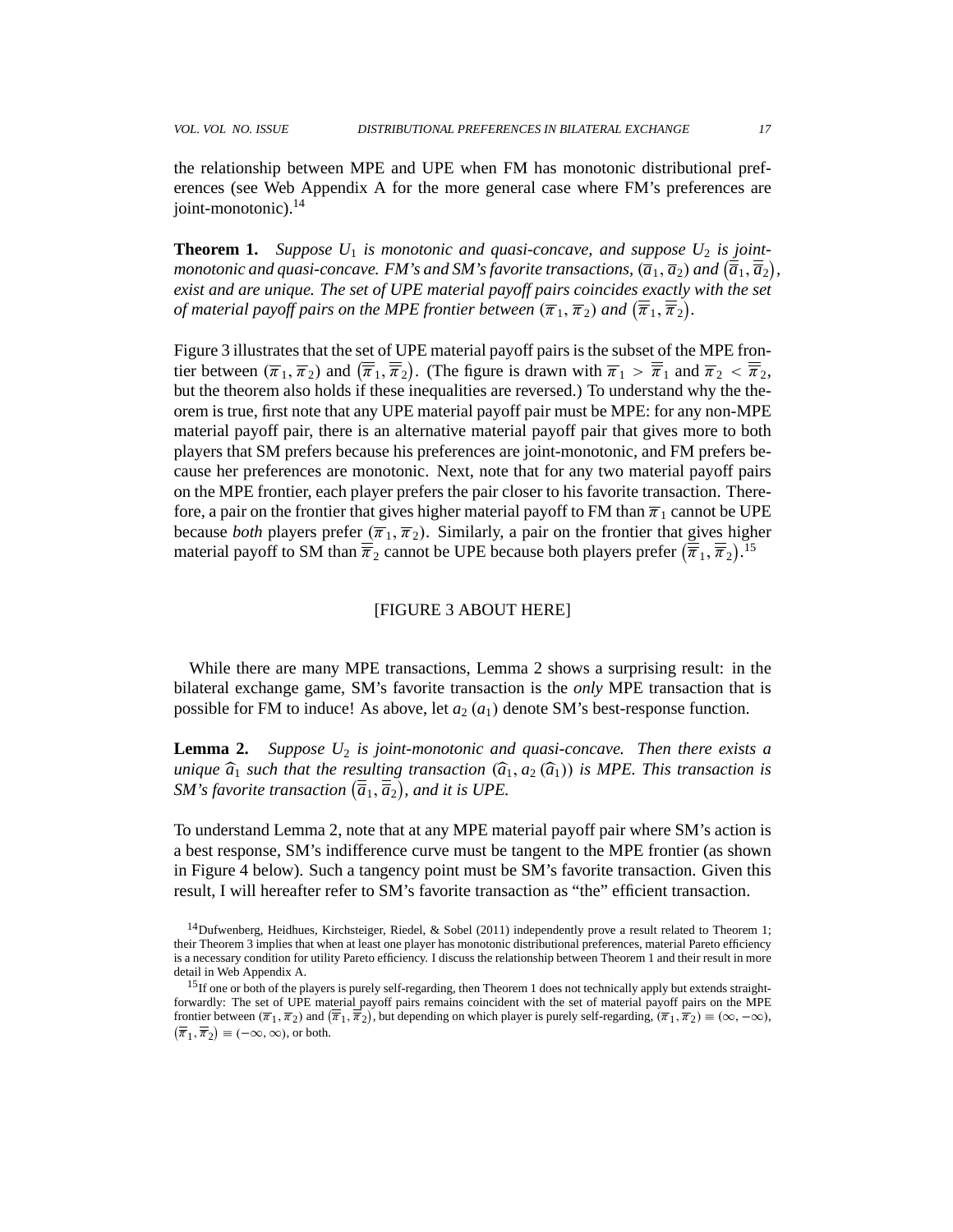*18 AMERICAN ECONOMIC JOURNAL MONTH YEAR*

#### **VI. Necessary Conditions for An Efficient Equilibrium**

This section describes necessary conditions for the efficient transaction to be the equilibrium of the bilateral exchange game. The main result will be that there are essentially only two cases: one involving SM's action being a locally linear transfer of material payoffs, and the other involving SM's distributional preferences being fairness-kinked.

As an initial step, Lemma 3 establishes that under the maintained assumptions TA1 and TA2, an equilibrium of the game exists.

**Lemma 3.** An equilibrium exists. Moreover, if  $U_1(\overline{\overline{\pi}}_1, \overline{\overline{\pi}}_2) \ge 0$ , then an equilibrium *exists in which the players exchange rather than taking their outside options.*

The equilibrium will involve FM choosing her outside option if SM's optimal response to every possible  $a_1$  resulted in negative utility for FM. Lemma 3 states that a sufficient condition for trade to occur in equilibrium is that FM prefers SM's favorite transaction to her own outside option:  $U_1(\overline{\overline{\pi}}_1, \overline{\overline{\pi}}_2) \ge 0$ . This condition is sufficient because, from Lemma 2, there exists an action for FM that induces SM's favorite transaction.

As another preliminary step, Proposition 4 states formally a corollary of Lemma 2: SM's favorite transaction is the only candidate for an equilibrium that is MPE.

**Proposition 4.** *Suppose U*<sup>1</sup> *and U*<sup>2</sup> *are joint-monotonic and quasi-concave. If the equilibrium*  $(a_1, a_2(a_1))$  *is MPE, then*  $(a_1, a_2(a_1))$  *is SM's favorite transaction, and*  $U_1$  ( $\pi$  ( $a_1$ ,  $a_2$  ( $a_1$ )))  $\geq$  0.

Proposition 4 additionally states that, besides being a sufficient condition for trade to occur,  $U_1(\overline{\overline{\pi}}_1, \overline{\overline{\pi}}_2) \ge 0$  is also a necessary condition for the equilibrium to be MPE.

If FM is self-regarding, then the condition  $U_1\left(\overline{\overline{\pi}}_1, \overline{\overline{\pi}}_2\right) \ge 0$  has a straightforward interpretation: SM's distributional preferences involve sufficient positive regard for FM that SM's favorite transaction is better for FM than not trading. If instead SM were too selfish, then  $\overline{\overline{\pi}}_1$  would be so small that FM would prefer her outside option to  $(\overline{\overline{\pi}}_1, \overline{\overline{\pi}}_2)$ . Later, when providing sufficient conditions for an efficient equilibrium,  $U_1\left(\overline{\overline{\pi}}_1, \overline{\overline{\pi}}_2\right) \geq 0$ , as well as the other necessary conditions, will be maintained assumptions. Although  $U_1(\overline{\overline{\pi}}_1, \overline{\overline{\pi}}_2) \ge 0$  is not an assumption directly on primitives, it is a straightforward condition to check once the players' material payoff functions and distributional preferences have been specified.

Theorem 2 is a central result of this paper. It states that a necessary condition for the equilibrium to be efficient is that at least one of three possibilities must be true.

**Theorem 2.** Suppose  $U_1$  and  $U_2$  are joint-monotonic and quasi-concave, and  $U_2$  is ei*ther twice-continuously differentiable or fairness-kinked. If the equilibrium*  $(a_1, a_2(a_1))$ *is MPE, then at least one of the following must be true:*

- 1)  $(a_1, a_2(a_1))$  *is FM's favorite transaction.*
- 2)  $dp (a_1, a_2 (a_1)) / da_1 = 0.$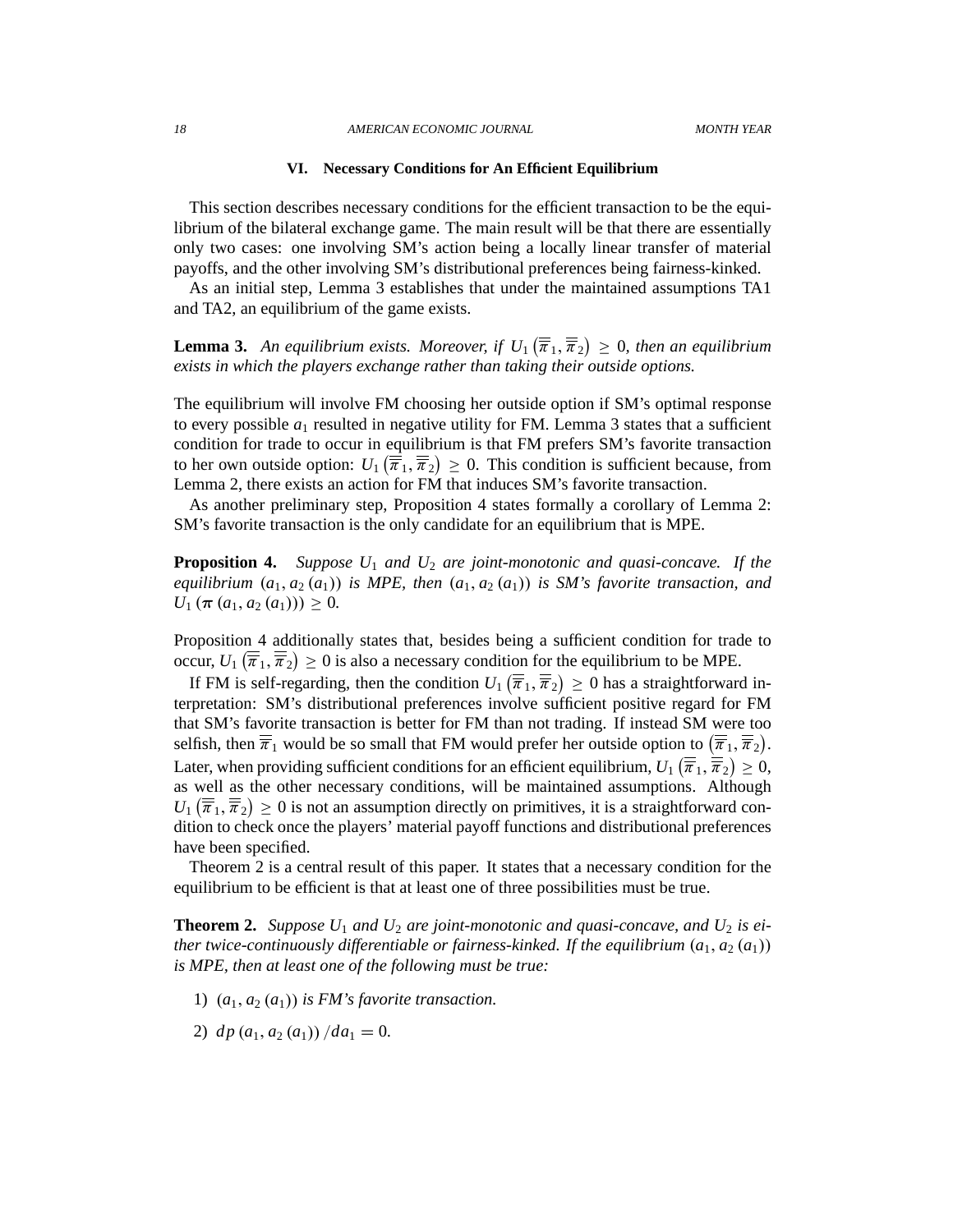## 3)  $U_2$  *is fairness-kinked, and*  $(a_1, a_2(a_1))$  *is a fairness-rule optimum.*

Possibility (1) (the least interesting) is that FM and SM share the same favorite transaction. That transaction would then be the equilibrium, and it would be efficient. Possibility (2) is that FM's action does not affect the slope of the budget curve at the equilibrium transaction. Possibility (3) is that SM's indifference curve is fairness-kinked at the equilibrium transaction.

Once possibility (1) is excluded, to understand why possibilities (2) and (3) are the only situations where the equilibrium could be MPE, consider a deviation by FM from her equilibrium action to some alternative action. Figure 4 illustrates, but instead of showing the budget curves that SM actually faces at the original, equilibrium materialpayoff pair and the new point, it shows the budget lines that approximate the budget curves.

#### [FIGURE 4 ABOUT HERE]

SM's response to the change in the budget line can be characterized by the Slutsky decomposition into an income effect and a substitution effect. The magnitude of the income effect depends on how much the budget line shifts due to the change in FM's action, holding constant the original, equilibrium price. Since the original budget line is tangent to the MPE frontier, FM's original action is the action that maximizes income at the original price; hence if FM's deviation is small, then by the envelope theorem, the income effect is second order.

Since the income effect is second order, the substitution effect must equal zero. Otherwise, by marginally deviating from the equilibrium action, FM could cause SM to choose a material payoff pair that either—depending on the direction FM chooses to deviate gives FM a higher material payoff and SM a lower material payoff than at the original material payoff pair, or vice-versa. Since FM's favorite transaction does not coincide with SM's favorite transaction, FM would prefer one of these over the original material payoff pair, violating the assumption that the original action was an equilibrium.

Possibilities (2) and (3) correspond to the two possible ways that the substitution effect can equal zero. The budget lines may locally be parallel shifts, in which case there is no change in relative price; that is (2). Alternatively, the optimal material payoff pair may occur at a kink in SM's indifference curves, in which case SM's optimal pair does not change in response to a Slutsky-compensated change in price; because any kink must be on the fairness rule by assumption, that situation is (3).

I have stated possibility (2) as  $dp(a_1, a_2(a_1)) / da_1 = 0$  in order to make transparent its link to the intuition that the substitution effect is zero. Yet, as stated, it raises the question: for what material payoff functions is it satisfied? In a paper about the special case of the rotten kid theorem, Dijkstra (2007, his Lemma 1) answered this question:  $dp(a_1, a_2(a_1))$  /da<sub>1</sub> = 0 at SM's favorite transaction if and only if the material payoff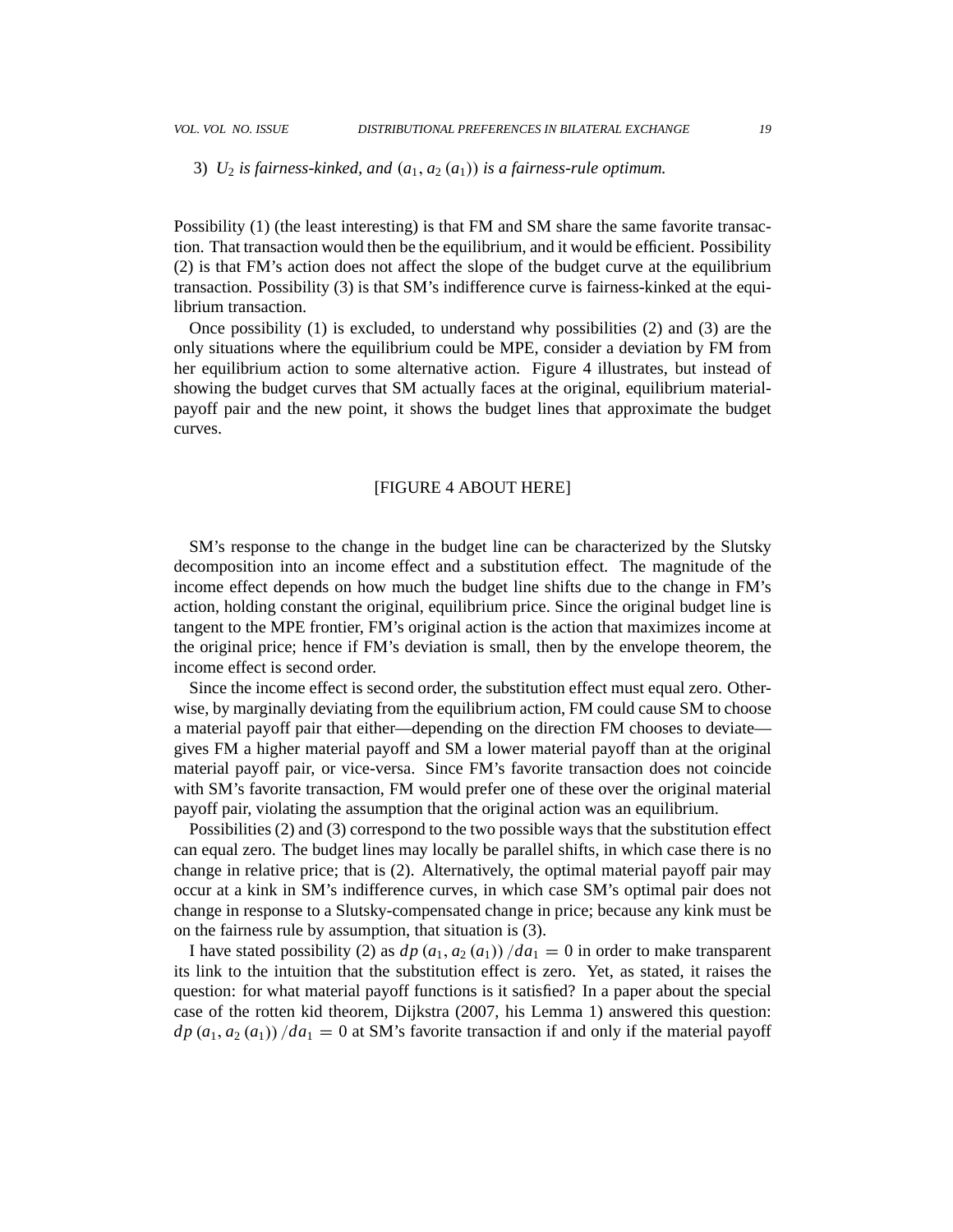functions are **locally conditionally transferable** at SM's favorite transaction, i.e., in a neighborhood of  $(\overline{\overline{a}}_1, \overline{\overline{a}}_2), \frac{\partial \pi_1(a_1, a_2)}{\partial \pi_2(a_1, a_2)/\partial a_2}$  $\frac{\partial \pi_1(a_1,a_2)/\partial a_2}{\partial \pi_2(a_1,a_2)/\partial a_2} = -k$  for some constant  $k > 0.16$ 

The fact that possibility  $(2)$  corresponds to locally parallel shifts of the budget curves makes clear why normality of SM's distributional preferences will play an important role. In fact, under possibility (2), if FM is purely self-regarding, local normality of  $U_2$ in  $\pi_1$  at SM's favorite transaction is another necessary condition for the equilibrium to be MPE.

# **VII. Sufficient Conditions for An Efficient Equilibrium**

The previous section showed that there are exactly two interesting cases in which the equilibrium could be efficient: (1) the budget lines that approximate the budget curves are parallel shifts, or (2) SM's interpersonal indifference curve is kinked at the equilibrium. This section explores these cases in more detail, giving sufficient conditions for the equilibrium to be efficient in each case.

The intuition in both cases is fundamentally the same: SM's behavior aligns the players' material incentives by ensuring that the players' material payoffs increase or decrease together as FM varies her action. FM will choose the action that maximizes both players' material payoffs if FM's distributional preferences are monotonic, leading to an efficient equilibrium.

## *A. Efficient Case I: Budget Curves Are Parallel Shifts*

As discussed in Section VI, the budget curves are parallel shifts locally if and only if the material payoff functions are locally conditionally transferable. In that case, as long as  $U_2$  is locally normal, both players' material payoffs increase or decrease together as FM varies her action. If these conditions hold in a neighborhood of the efficient transaction, then the action that generates the efficient outcome will be a local optimum for FM. Global analogs of the local assumptions ensure that the players' material incentives are aligned over the entire range of FM's possible actions.

The natural condition to guarantee that the budget curves facing SM are parallel shifts everywhere is that the material payoff functions are **globally conditionally transferable**: for some functions *G*, *H*, and *Z* and constant  $k > 0$ ,  $\pi_1(a_1, a_2) = -G(a_1) + Z(a_1, a_2)$ and  $\pi_2$   $(a_1, a_2) = H(a_1) - kZ(a_1, a_2)$ . If so, and if FM is purely self-regarding or has monotonic distributional preferences, then (global) normality of  $U_2$  is sufficient to ensure that the equilibrium is unique and occurs at the efficient transaction.<sup>17</sup>

<sup>&</sup>lt;sup>16</sup>In an influential paper, Bergstrom (1989) argued but did not prove that global conditional transferability, as defined in Section VII, is necessary for possibility (2). Dijkstra's (2007) result shows that that conjecture was incorrect. Dijkstra's "Condition 2" characterizes exactly the class of material payoff functions that is locally conditionally transferable at  $(\overline{\overline{a}}_1, \overline{\overline{a}}_2)$ , but the condition is difficult to interpret. Here I provide an intuitive example of material payoff functions that are not globally conditionally transferable but that are locally conditionally transferable at  $(\overline{\overline{a}}_1, \overline{\overline{a}}_2)$ . Consider  $\pi_1(a_1, a_2)$  =  $Z(a_1, a_2)$  and  $\pi_2(a_1, a_2) = H(a_1) - F(Z(a_1, a_2))$ , where  $F' > 0$  and  $F'' \neq 0$ . These material payoff functions could describe a setting where an investor (FM) invests an amount of money  $a_1$  and pays a trustee (SM) an amount  $H(a_1)$  to oversee the investment, and then the trustee allocates the accumulated capital between the investor and himself by choice of *a*2.

<sup>&</sup>lt;sup>17</sup>If FM is purely self-regarding, the assumption of normality of  $U_2$  can be weakened to normality of  $U_2$  in  $\pi_1$ .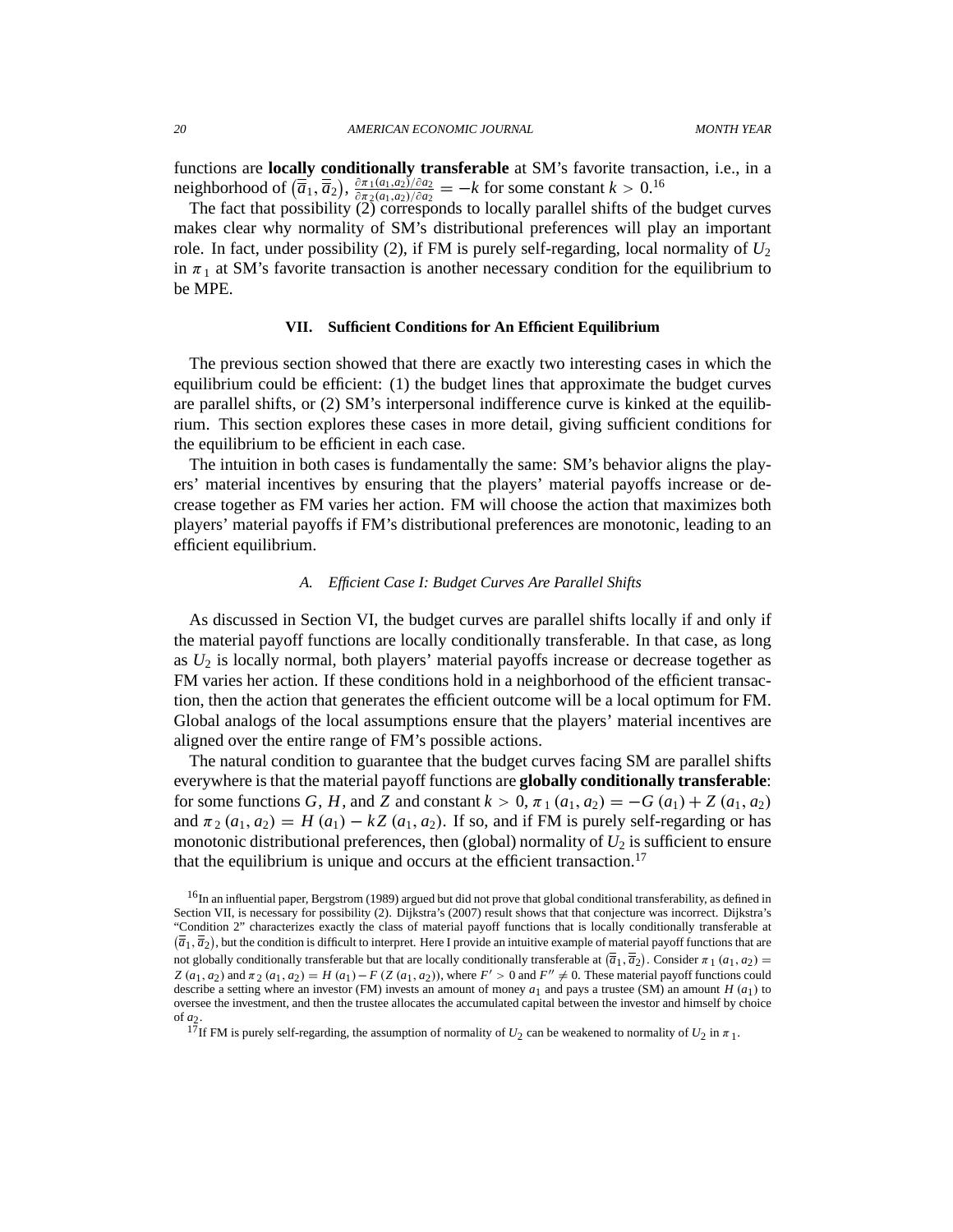**Theorem 3.** *Suppose U*<sup>2</sup> *is joint-monotonic, quasi-concave, and normal. Suppose the material payoff functions are globally conditionally transferable. If U*<sup>1</sup> *is monotonic or*  $p$ urely self-regarding, and if  $U_1(\pi\left(\overline{\overline{a}}_1,\overline{\overline{a}}_2\right)) \geq 0$ , then the unique equilibrium transac*tion is the efficient transaction*  $(\overline{\overline{a}}_1, \overline{\overline{a}}_2).$ 

Figure 5 illustrates Theorem 3.

## [FIGURE 5 ABOUT HERE]

For fixed material payoff functions, as long as the specified assumptions of the theorem hold, the conclusion does not depend on exactly how selfish or altruistic SM is, or whether  $U_2$  is kinked or smooth; FM will choose the same action in any case, since with globally conditionally transferable material payoffs, there is a unique efficient  $a_1$  such that the budget curve coincides with the MPE frontier. Thus, loosely speaking (since there is no uncertainty in the model), as Becker (1974) notes in the context of the rotten kid theorem, FM would choose the efficient action even if she were uncertain about SM's distributional preferences and hence uncertain about exactly which action SM will choose.

A special class of material payoff functions that satisfies global conditional transferability is quasi-linearity in  $a_2$ :  $\pi_1(a_1, a_2) = -G(a_1) + a_2$  and  $\pi_2(a_1, a_2) = H(a_1) - ka_2$ (as in Example 1 from Section I). These material payoff functions are often used to model situations where *SM's action* is a monetary transfer. This would describe settings where FM is a seller who provides a service, and SM is a (fair-minded) customer who decides how much to pay for the service. Quasi-linearity in *a*<sup>2</sup> would *not* describe environments where FM's action is a transfer of money to SM, such as when FM is a profit-maximizing employer who pays a wage, and SM is a (fair-minded) worker who exerts effort. Therefore, Theorem 3 could apply in the former case but not the latter.

#### *B. Efficient Case II: SM's Distributional Preferences Are Fairness-Kinked*

The logic for how fairness-kinked distributional preferences can lead to an efficient equilibrium requires that the efficient transaction be a strict fairness-rule optimum. In that case, as shown in Proposition 3, SM behaves in accordance with the fairness rule for any small change in FM's action. As long as FM is self-regarding or has monotonic distributional preferences, this condition ensures that the efficient transaction is a local optimum for both players.

To ensure that the efficient outcome is the equilibrium, a natural approach would be to write down sufficient conditions for SM's optimum to occur on the fairness rule for *any* action by FM. Unfortunately, such conditions would probably have to be quite strong. For example, if there are no restrictions on the shape of the budget curves, then in order to ensure that SM's optimum occurs at a kink, both the advantageously unfair and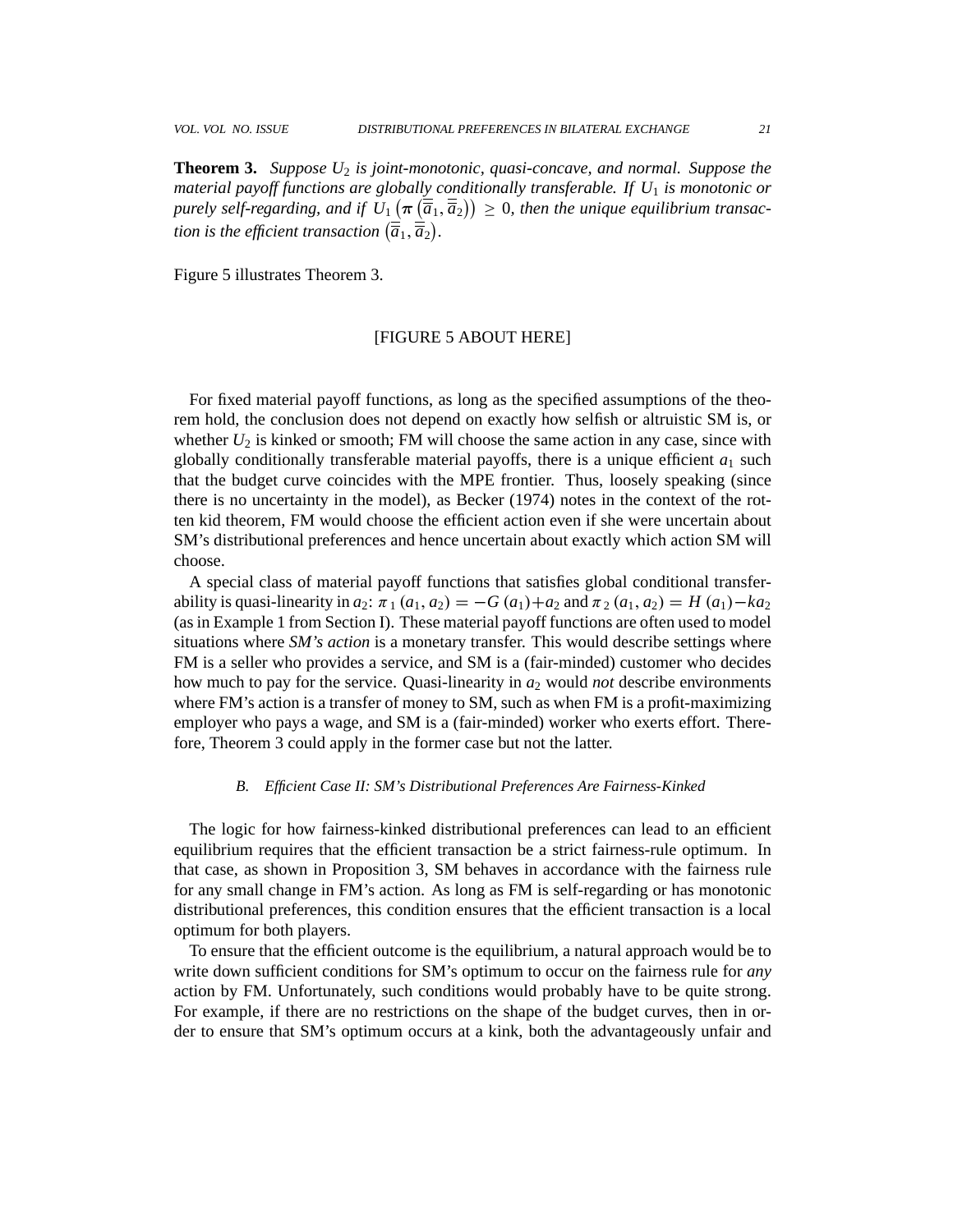disadvantageously unfair portions of his indifference curves would have to be upwardsloping. This would mean that SM cares so much about fairness that, starting from any fair transaction, he would never prefer to increase just one player's material payoff.

Instead, I seek sufficient conditions that are not implausibly restrictive *and* relatively straightforward to check. Analogous to the  $\sigma < \overline{\sigma}$  assumption in Example 2 from Section I, the idea of the sufficient conditions is to ensure that SM is not so generous in the region of disadvantagenous inequality that FM can earn higher utility by deviating to a low action. With piecewise-linear distributional preferences for SM and with a purely self-regarding FM, making the single parameter  $\sigma$  sufficiently small sufficed. Here, several assumptions are needed to do the same job.

Let  $(\hat{a}_1, \hat{a}_2)$  denote the (unique) transaction satisfying  $\pi_1(\hat{a}_1, \hat{a}_2) = \pi_1(\overline{\hat{a}}_1, \overline{\hat{a}}_2)$ ,  $U_2(\pi(\hat{a}_1, \hat{a}_2)) =$ 0, and  $\hat{a}_1 < \overline{a}_1$ . That is,  $\hat{a}_1$  is the smallest action that keeps SM from taking his outside option and that could possibly give FM a material payoff of at least  $\pi_1$  ( $\overline{\overline{a}}_1$ ,  $\overline{\overline{a}}_2$ ). I assume:

**S1.** *SM's distributional preferences are "sufficiently kinked" at the efficient transaction:*  $\lim_{\pi \to \pi (\overline{\overline{a}}_1, \overline{\overline{a}}_2), \pi \in D_f} \left( \frac{\partial U_2(\pi)}{\partial \pi_2} \right)$  $\frac{U_2(\boldsymbol{\pi})}{\partial \pi_2} - p(\overline{\overline{a}}_1, \widehat{a}_2) \frac{\partial U_2(\boldsymbol{\pi})}{\partial \pi_1}$  $\partial \pi_1$  $= 0.$ 

**S2.**  $\pi_1(a_1, a_2)$  and  $\pi_2(a_1, a_2)$  are each additively separable in the actions.

**S3.** *U*<sup>2</sup> *is normal.*

**S4.** *FM gets higher material payoff from her own favorite transaction than from SM's* favorite transaction:  $\pi_1(\overline{a}_1, \overline{a}_2) > \pi_1(\overline{\overline{a}}_1, \overline{\overline{a}}_2)$ .

**S5.** *U*<sup>1</sup> *is weakly quasi-concave.*

S1 means that if FM chose  $\hat{a}_1$ , SM's optimal response would give FM a lower material payoff than  $\pi_1(\overline{\overline{a}}_1, \overline{\overline{a}}_2)$ . Combined with S2 and S3, it implies that FM would also earn a lower material payoff than  $\pi_1(\overline{\overline{a}}_1, \overline{\overline{a}}_2)$  for any action between  $\widehat{a}_1$  and  $\overline{\overline{a}}_1$ . Specifically, as FM's action increases, S2 implies that the cost (in units of  $\pi_2$ ) to SM of choosing an action that yields  $\pi_1(\overline{\overline{a}}_1, \overline{\overline{a}}_2)$  is rising, and S3 ensures that SM's willingness to pay for  $\pi_1$  is falling.<sup>18</sup> If FM is purely self-regarding, then S1-S3 are sufficient to ensure that  $\overline{a}_1$ is FM's global optimum. If FM has monotonic distributional preferences, however, then it is possible that FM could prefer to deviate to an action that gives her a *lower* material payoff. S4 and S5 are realistic assumptions that together rule out that possibility.

**Theorem 4.** *Suppose U*<sup>2</sup> *is joint-monotonic, quasi-concave, and fairness-kinked. As*sume S1-S5. If  $U_1$  is monotonic or purely self-regarding, if  $(\overline{\overline{a}}_1, \overline{\overline{a}}_2)$  is a strict fairness*rule optimum, and if*  $\underline{U_1}(\pi(\overline{\overline{a}}_1, \overline{\overline{a}}_2)) \ge 0$ , then the unique equilibrium transaction is the efficient transaction  $(\overline{\overline{a}}_1, \overline{\overline{a}}_2)$ .

<sup>&</sup>lt;sup>18</sup>While S3 is exactly what is needed to ensure that SM's willingness to pay for  $\pi_1$  is falling (see footnote 4), S2 seems stronger than what is required, but I do not know if a less restrictive assumption will suffice.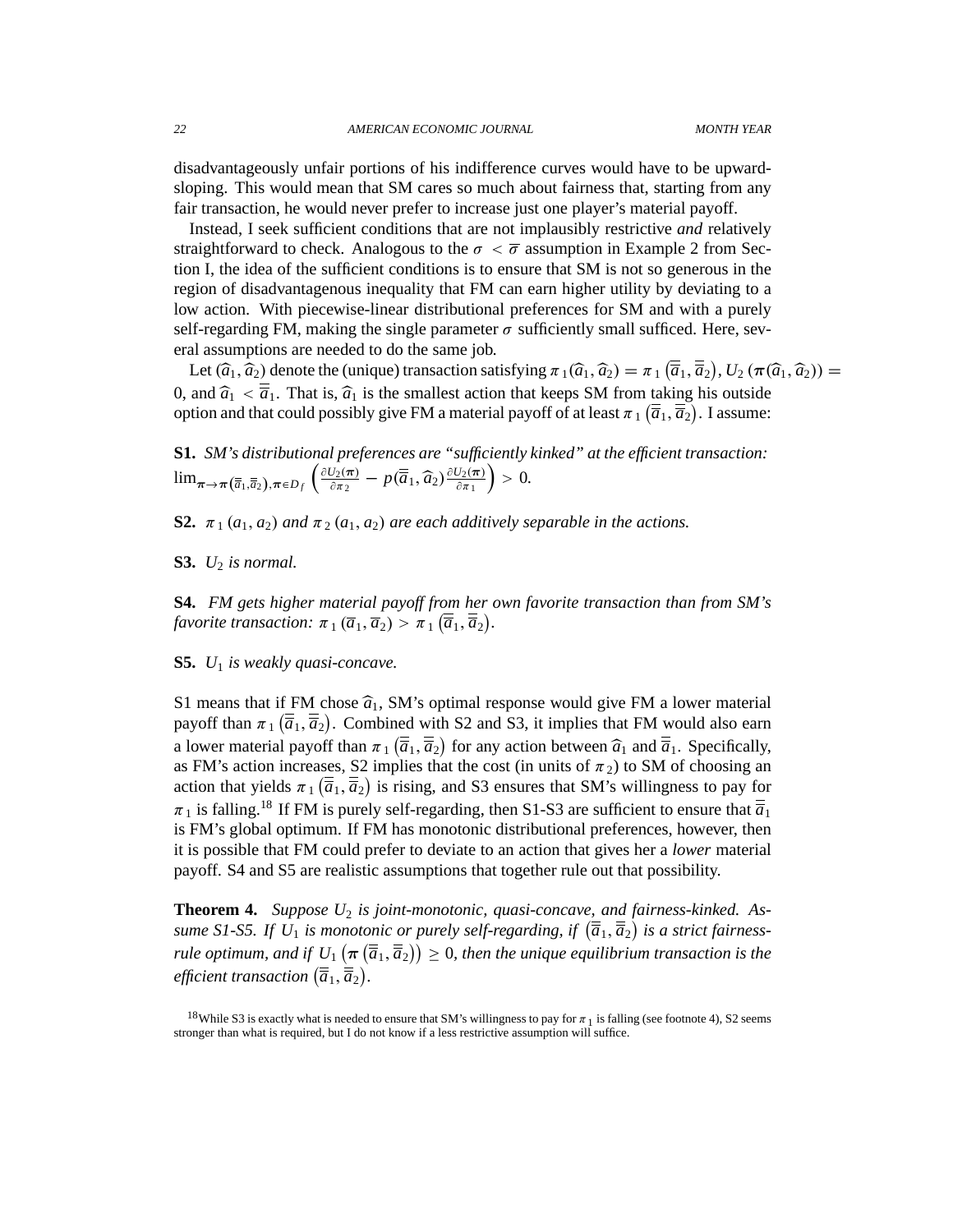I emphasize that while S3 imposes normality, its role in Theorem 4 is to help rule out that other actions give FM a higher material payoff than  $\overline{a}_1$ ; normality is not required for the fundamental logic, described at the beginning of this subsection, for how SM behaving in accordance with a fairness rule aligns the players' material incentives. Figure 6a illustrates the efficient equilibrium when SM has fairness-kinked distributional preferences, and Figure 6b shows a way the equilibrium could fail to be efficient if the assumptions of Theorem 4 are not satisfied.

# [FIGURE 6 ABOUT HERE]

Unlike Theorem 3, Theorem 4 does not require the material payoff functions to be locally conditionally transferable and so applies to non-monetary trades, such as barter or exchange of favors. Moreover, as long as SM adheres to *some* fairness rule, the equilibrium will be efficient, even if the fairness rule is non-linear or self-serving.

I suggested above that Theorem 3 would hold even if FM were uncertain about exactly what SM's distributional preferences are. Theorem 4, in contrast, requires that FM know what fairness rule SM is following. Otherwise, FM would not know which action would induce SM's favorite transaction. Therefore, loosely speaking, there is "social value" in having SM's fairness rule be common knowledge. Social norms like 50-50 splits or other fairness conventions may serve the function of being fairness rules that are common knowledge.

#### **VIII. Discussion**

This paper gives conditions under which distributional preferences alone give rise to efficient exchange. However, in one-shot interactions, efficient exchange is usually thought to be enabled by contracts. Therefore, the results in this paper raise the question: why do people so often write contracts? I conclude by briefly discussing four answers that may be fruitful avenues for research.

One answer suggested from within the logic of the model is that FM *prefers* a contract, even when the equilibrium of the bilateral exchange game would be efficient. Suppose a contract implements the Nash bargaining solution. It will select a UPE transaction that is in between FM's favorite transaction and SM's favorite transaction, depending on the agents' relative bargaining power. At any of these transactions, FM gets higher utility than she does at SM's favorite transaction. Therefore, FM would *always* be better off with a contract rather than relying on SM's distributional preferences, as long as writing and enforcing a contract is not too costly.

A second answer may be that FM is uncertain about SM's distributional preferences. Indeed, Fehr & Schmidt (1999) argue that heterogeneity in distributional preferences and the resulting asymmetric information helps explain behavior in experiments. However, as noted in the discussions after Theorems 3 and 4, FM's uncertainty regarding some features of SM's preferences do *not* matter for FM's action and the efficiency of equilibrium. Nonetheless, the overall degree of SM's non-selfishness can matter; recall that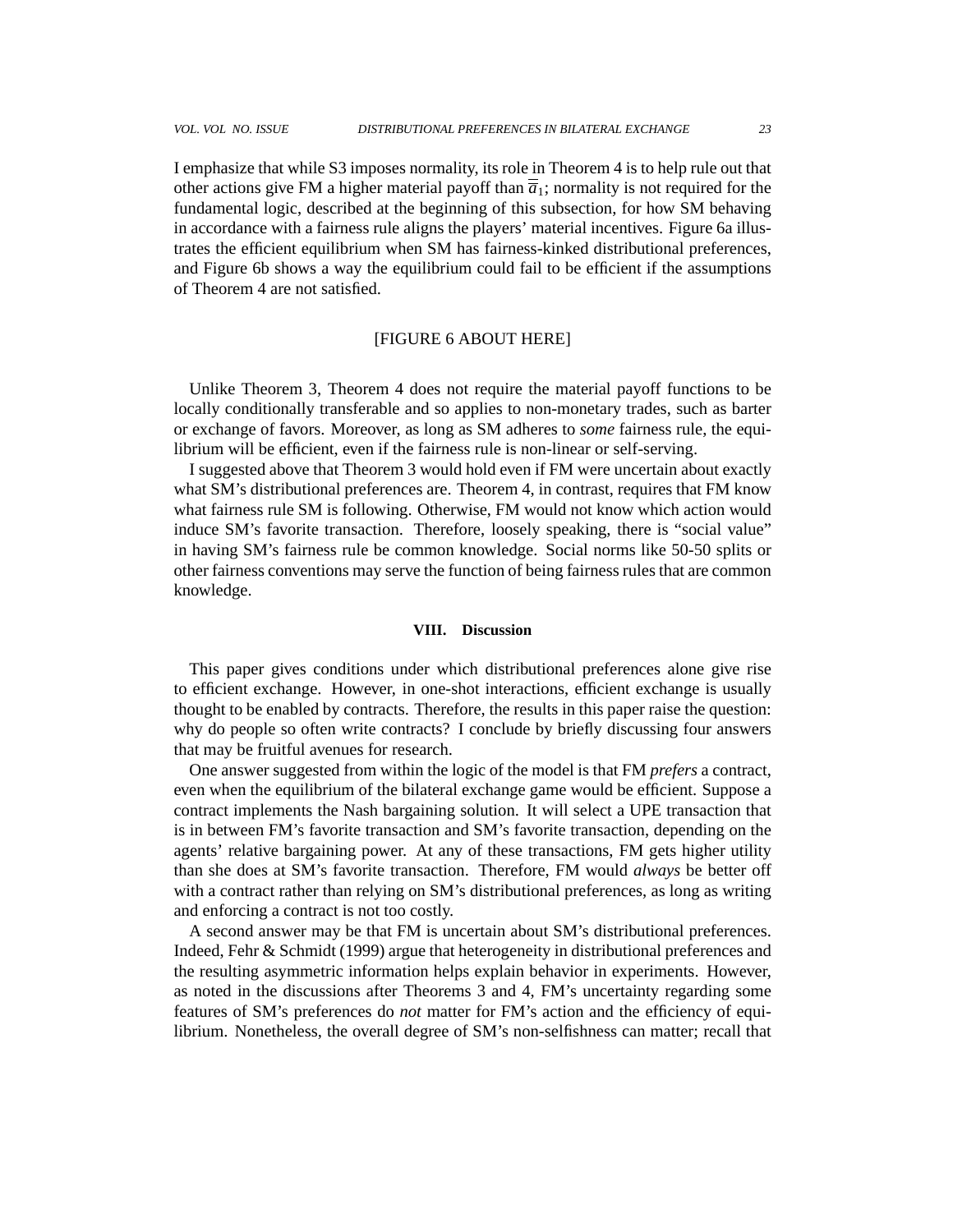SM's favorite transaction being sufficiently generous was a maintained assumption in the analysis (see the discussions following Lemma 3 and Proposition 4).

The asymmetric-information game cannot be analyzed in full generality without assumptions about distributional preferences under uncertainty. The essential logic for how uncertainty regarding selfishness may reduce efficiency, however, can be seen in a simple example. As in Example 2 in Section I, suppose that  $\pi_1(a_1, a_2) = a_2 - a_1$ and  $\pi_2(a_1, a_2) = a_1 - c(a_2)$ . Now suppose FM is a risk-neutral, profit-maximizing firm; and SM is purely self-regarding with probability  $1 - p$ , and behaves in accordance with the equal-split fairness rule with probability *p*: choosing  $a_2(a_1)$  to satisfy  $\pi_1$   $(a_1, a_2) = \pi_2$   $(a_1, a_2)$ . Assume that  $a_2 \in [0, \infty)$  so that if SM is self-regarding, then  $a_2(a_1) \equiv 0$ . In equilibrium, FM's first-order condition solves  $c'(a_2(a_1)) = 2p - 1$ . Thus, if  $p < 1$ , SM's equilibrium action falls short of the efficient level. Intuitively, by choosing a lower level of  $a_1$ , FM can get some of the gains from trade when SM turns out to be fair-minded while insuring against losing too much if SM turns out to be self-regarding.

A third possible reason to write contracts (instead of relying on distributional preferences to generate efficiency) is that more complex mechanisms of other-regarding behavior that are left out of the model—such as signaling (e.g., Andreoni & Bernheim 2009) and intentions-based reciprocity (e.g., Rabin 1993)—might cause the efficiency predictions to break down. For example, Netzer & Schmutzler (2013) study a bilateral exchange game in which FM is purely self-regarding, and SM puts positive weight on FM's material payoff only to the extent he believes FM has behaved kindly toward him. They argue that when FM is purely self-regarding and SM's behavior is driven by such intentions-based reciprocity, the equilibrium is generically materially Pareto *in*efficient because SM is unwilling to reciprocate high actions by FM, which are interpreted as attempts at material-payoff maximization rather than as kindness. It is unclear whether this conclusion would hold in the more general case where intentions-based reciprocity operates in combination with distributional preferences, as in Falk & Fischbacher (2006).<sup>19</sup>

A fourth answer is that key assumptions underlying the efficiency results may be faulty. One such assumption is that distributional preferences are defined over material payoffs (rather than, say, separately over monetary payoffs and non-monetary payoffs). The combination of this assumption with the assumption of either normality or fairnesskinkedness has an implication that fundamentally underlies the efficiency results: SM's strategy ensures that FM's material payoff *net* of the cost incurred by her choosing a higher action is increasing in the efficiency of the action. This implication has major ramifications even beyond those that I have focused on. For example, it means that distributional preferences alone can completely solve the hold-up problem! When both players are purely self-regarding, the hold-up problem arises when FM and SM bargain over surplus after FM has already incurred the sunk cost of investing to generate the surplus, and thus FM is forced to share the *gross* returns with SM. Anticipating this, it may

<sup>&</sup>lt;sup>19</sup>Moreover, Charness & Rabin (2002) argue that intentions-based reciprocity becomes operative only in response to a first-mover's unkind behavior, while distributional preferences alone govern a second-mover's behavior when FM has behaved kindly. If so, then the analysis in this paper applies without modification to bilateral exchange settings where both parties are gaining from the transaction because the intentions-based reciprocity is never activated.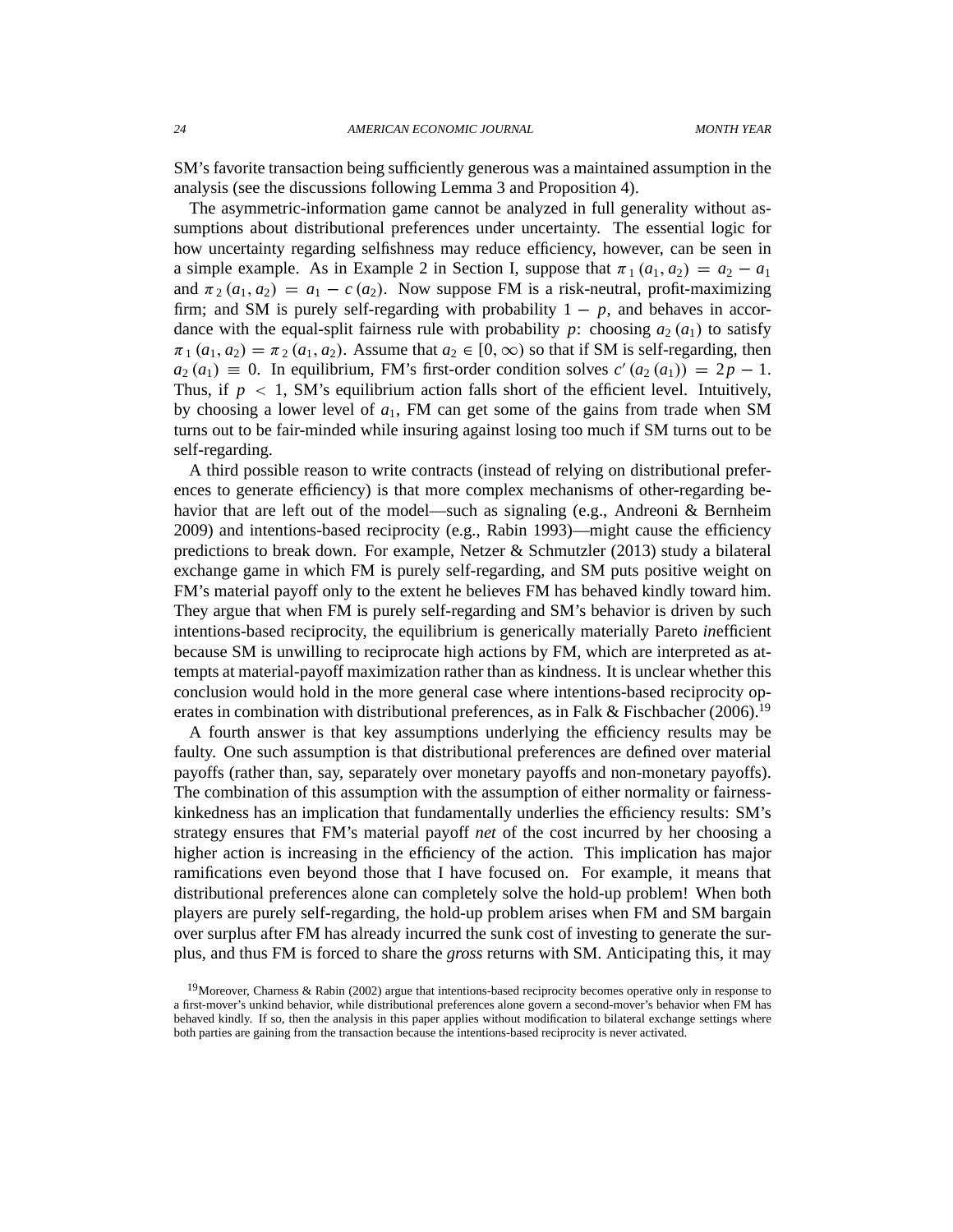not be profitable for FM to make a socially efficient investment. However, if FM and SM share the *net* returns due to SM's reciprocity-like behavior, then the hold-up problem disappears.

To assess how well these assumptions—distributional preferences defined over material payoffs, normality, and fairness-kinkedness—approximate reality, each should be tested empirically. Their implication—that FM's material payoff is increasing in net returns—can also be examined empirically because it means that SM's action will depend not only on the benefit that SM receives from FM's action but also on the cost incurred by FM. Consider two situations. In both, FM provides a service where higher quality requires higher effort, and then SM chooses how much to tip. In the second situation, it is more costly for FM to provide any given level of effort, but the two situations are otherwise identical, with the same efficient level of effort and resulting quality. A testable prediction of the model is that SM would tip more in the second situation. An alternative hypothesis, which also seems natural, is that SM's tip depends only on the quality of service, and so SM would tip the same amount in both situations. I am not aware of existing evidence that tests these conflicting hypotheses

#### **REFERENCES**

- **Andreoni, James, and B. Douglas Bernheim.** 2009. "Social Image and the 50-50 Norm: A Theoretical and Experimental Analysis of Audience Effects." *Econometrica*, 77(5): 1607–1636.
- **Andreoni, James, and John Miller.** 2002. "Giving According to GARP: An Experimental Test of the Consistency of Preferences for Altruism." *Econometrica*, 70(2): 737– 753.
- **Bazerman, Max H., George F. Loewenstein, and Sally Blount White.** 1992. "Reversals of Preference in Allocation Decisions: Judging an Alternative Versus Choosing Among Alternatives." *Administrative Science Quarterly*, 37(2): 220–240.
- **Becker, Gary S.** 1974. "A Theory of Social Interactions." *Journal of Political Economy*, 82(6): 1063–93.
- **Berg, Joyce, John Dickhaut, and Kevin McCabe.** 1995. "Trust, Reciprocity, and Social History." *Games and Economic Behavior*, 10: 122–142.
- **Bergstrom, Theodore C.** 1989. "A fresh look at the Rotten Kid theorem and other household mysteries." *Journal of Political Economy*, 97(5): 1138–59.
- **Bolton, Gary E., and Axel Ockenfels.** 2000. "ERC: A Theory of Equity, Reciprocity, and Competition." *American Economic Review*, 90(1): 166–193.
- **Bolton, Gary E., and Axel Ockenfels.** 2006. "Inequality Aversion, Efficiency, and Maximin Preferences in Simple Distribution Experiments: Comment." *American Economic Review*, 96(5): 1906–1911.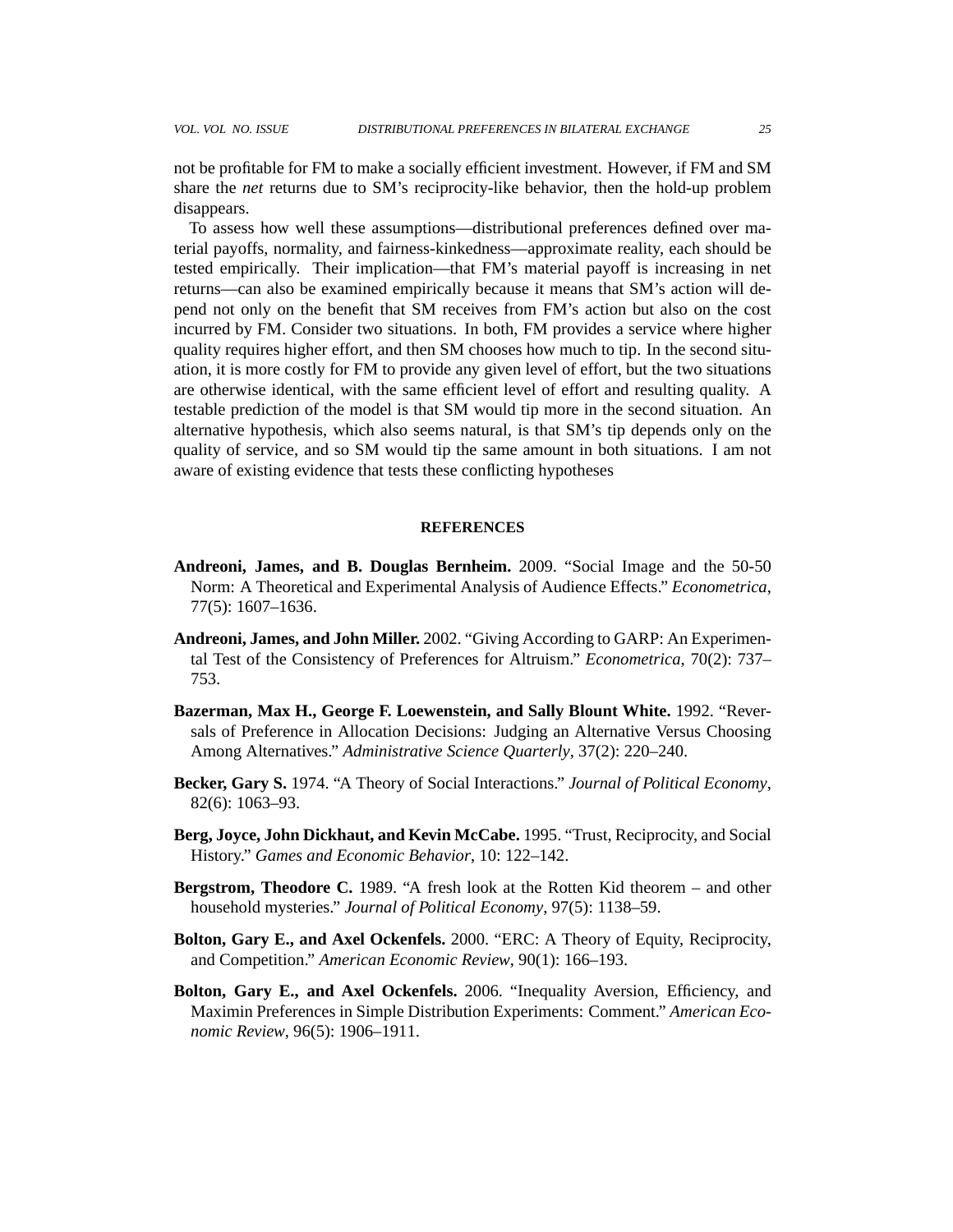- **Camerer, Colin F.** 2003. *Behavioral Game Theory.* Princeton, NJ:Princeton University Press.
- **Charness, Gary, and Brit Grosskopf.** 2001. "Relative payoffs and happiness: an experimental study." *Journal of Economic Behavior and Organization*, 45: 301–328.
- **Charness, Gary, and Matthew Rabin.** 2002. "Understanding Social Preferences With Simple Tests." *Quarterly Journal of Economics*, 117(3): 817–869.
- **Coase, Ronald H.** 1960. "The problem of social cost." *Journal of Law and Economics*, 3: 1–44.
- **Cox, James C., and Vjollca Sadiraj.** 2010. "Direct Tests of Individual Preferences for Efficiency and Equity." *Economic Inquiry*.
- **Cox, James C., Daniel Friedman, and Vjollca Sadiraj.** 2008. "Revealed Altruism." *Econometrica*, 76(1): 31–69.
- **Dijkstra, Bouwe R.** 2007. "Samaritan versus Rotten Kid: Another Look." *Journal of Economic Behavior and Organization*, 64: 91–110.
- **Dufwenberg, Martin, Paul Heidhues, Georg Kirchsteiger, Frank Riedel, and Joel Sobel.** 2011. "Other-Regarding Preferences in General Equilibrium." *Review of Economic Studies*, 78: 640–66.
- **Engelmann, Dirk, and Martin Strobel.** 2004. "Inequality Aversion, Efficiency, and Maximin Preferences in Simple Distribution Experiments." *American Economic Review*, 94(4): 857–869.
- **Falk, Armin, and Urs Fischbacher.** 2006. "A theory of reciprocity." *Games and Economic Behavior*, 54: 293–315.
- **Fehr, Ernst, Alexander Klein, and Klaus M. Schmidt.** 2007. "Fairness and Contract Design." *Econometrica*, 75(1): 121–154.
- **Fehr, Ernst, and Klaus M. Schmidt.** 1999. "A Theory of Fairness, Competition, and Cooperation." *Quarterly Journal of Economics*, 114(3): 817–868.
- **Fehr, Ernst, and Klaus M. Schmidt.** 2004. "The Role of Equality, Efficiency, and Rawlsian Motives in Social Preferences: A Reply to Englemann and Strobel." University of Zurich Institute for Empirical Research in Economics Working Paper Number 179.
- **Fehr, Ernst, and Klaus Schmidt.** 2003. "Theories of Fairness and Reciprocity: Evidence and Economic Applications." In *Advances in Economic Theory, Eighth World Conference of the Econometric Society, Vol. 1*. , ed. M. Dewatripont, L.P. Hansen and S. Turnovski, 208–257. Cambridge, U.K.: Cambridge University Press.
- **Fehr, Ernst, Georg Kirchsteiger, and Arno Riedl.** 1993. "Does Fairness Prevent Market Clearing? An Experimental Investigation." *Quarterly Journal of Economics*, 108(2): 437–459.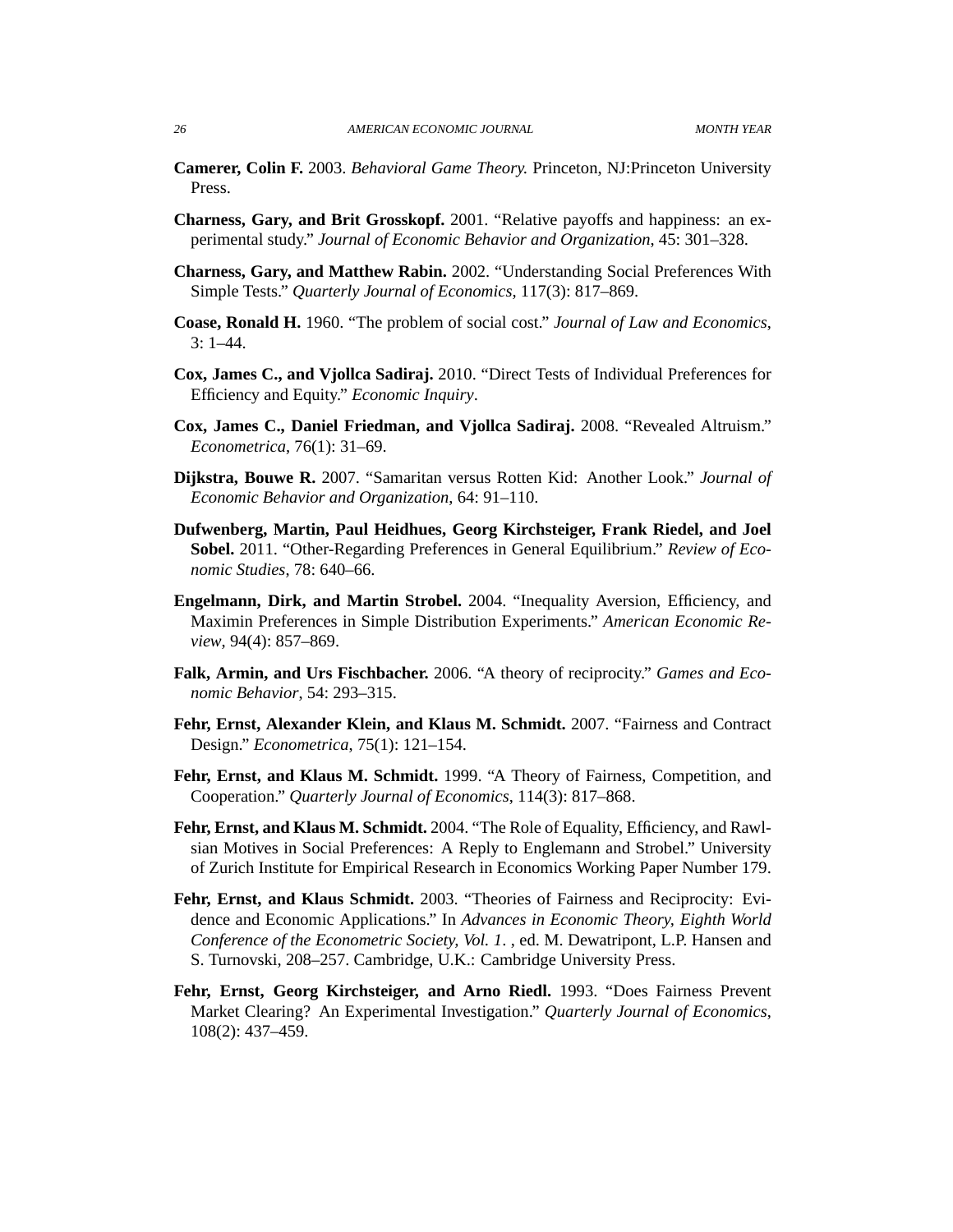- **Fehr, Ernst, Georg Kirchsteiger, and Arno Riedl.** 1998. "Gift Exchange and Reciprocity in Competitive Experimental Markets." *European Economic Review*, 42: 1–34.
- **Fehr, Ernst, Michael Naef, and Klaus M. Schmidt.** 2006. "Inequality Aversion, Efficiency, and Maximin Preferences in Simple Distribution Experiments: Comment." *American Economic Review*, 96(5): 1912–1917.
- **Fisman, Raymond, Shachar Kariv, and Daniel Markovits.** 2007. "Individual Preferences for Giving." *American Economic Review*, 97(5): 1858–1876.
- **Fudenberg, Drew, and Eric Maskin.** 1986. "The Folk Theorem in Repeated Games with Discounting or with Incomplete Information." *Econometrica*, 54(3): 533–554.
- **Güth, Werner, R. Schmittberger, and B. Schwarze.** 1982. "An Experimental Analysis of Ultimatum Bargaining." *Journal of Economic Behavior and Organization*, 3: 367– 388.
- **Kahneman, Daniel, Jack L. Knetsch, and Richard H. Thaler.** 1986. "Fairness as a Constraint on Profit Seeking Entitlements in the Market." *American Economic Review*, 76(4): 728–41.
- **Kritikos, Alexander, and Friedel Bolle.** 2001. "Distributional concerns: equity- or efficiency-oriented." *Economics Letters*, 73: 333–338.
- **Köszegi, Botond, and Matthew Rabin.** 2008. "Choices, situations, and happiness." *Journal of Public Economics*, 92: 1821–1832.
- **Netzer, Nick, and Armin Schmutzler.** 2013. "Explaining Gift-Exchange The Limits of Good Intentions." University of Zurich Socioeconomic Institute Working Paper No. 0919.
- **Pelligra, Vittorio, and Luca Stanca.** 2013. "To Give or Not To Give? Equity, Efficiency and Altruistic Behavior in an Artefactual Field Experiment." *Journal of Socio-Economics*, 46: 1–9.
- **Quah, John K.-H.** 2007. "Supplement to 'The Comparative Statics of Constrained Optimization Problems'." *Econometrica*, 75(2): 401–431.
- **Rabin, Matthew.** 1993. "Incorporating Fairness into Game Theory and Economics." *American Economic Review*, 83(5): 1281–1302.
- **Sen, Amartya.** 1973. "Behaviour and the Concept of Preference." *Economica*, 40(159): 241–259.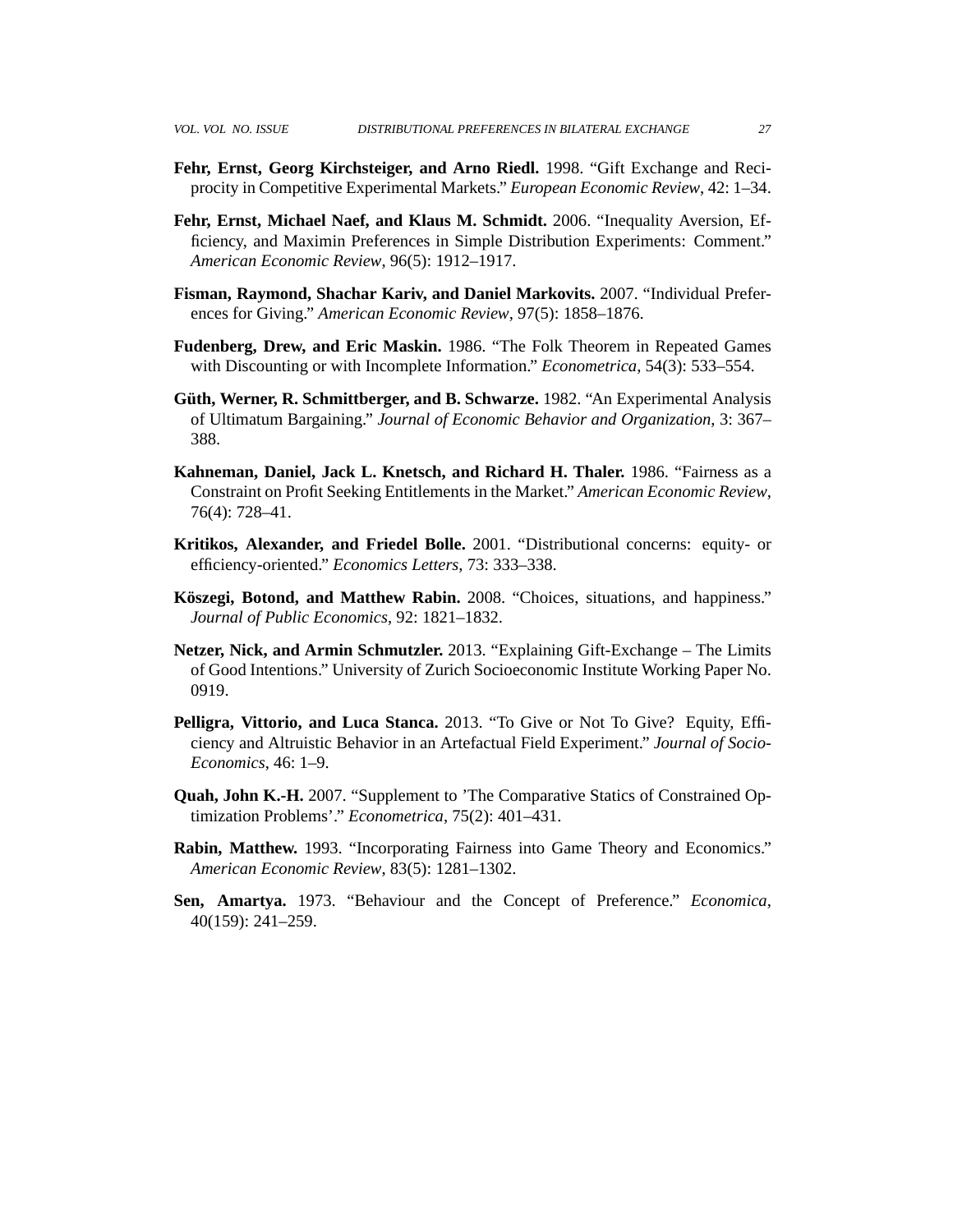

Figure 1. Interpersonal indifference curves. Panel (a): Fairness-kinked preferences. The fairness rule is an upward-sloping locus of material payoff pairs. The indifference curves are kinked at each material payoff pair on the fairness rule. These particular preferences are joint-monotonic but not monotonic; due to the non-monotonicity, the black point is preferred to the white point that gives higher material payoffs to both players. Panel (b): Inequity-averse preferences. The fairness rule is the set of 50-50 splits, and the indifference curves are piecewise-linear. Inequity-averse preferences are joint-monotonic but not monotonic.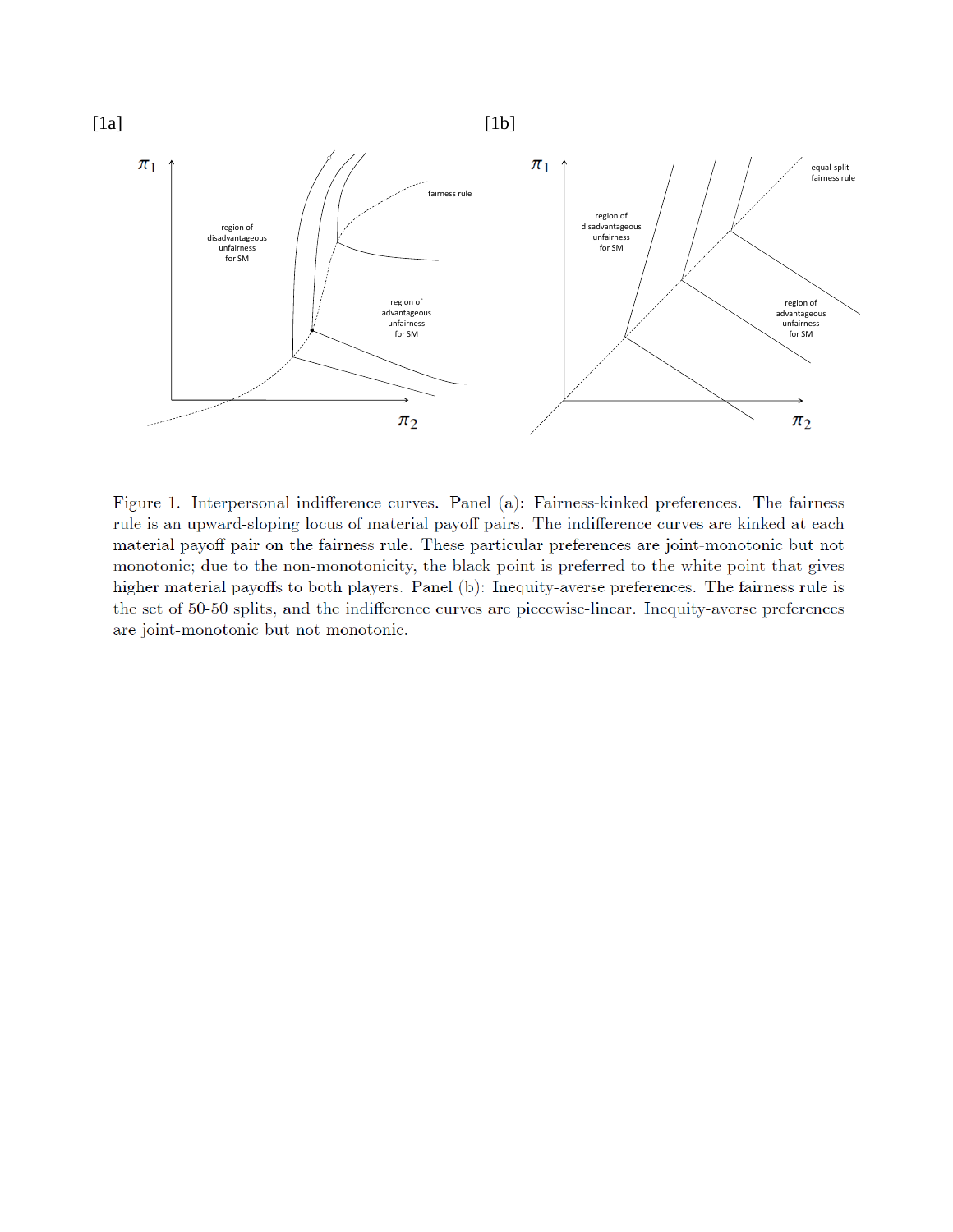

Figure 2. SM's optimal choice on the budget curve  $B(a_1)$ ,  $a_2(a_1)$ , is the same as SM's optimal choice on the budget line  $b(p, I)$  that first-order approximates the budget curve.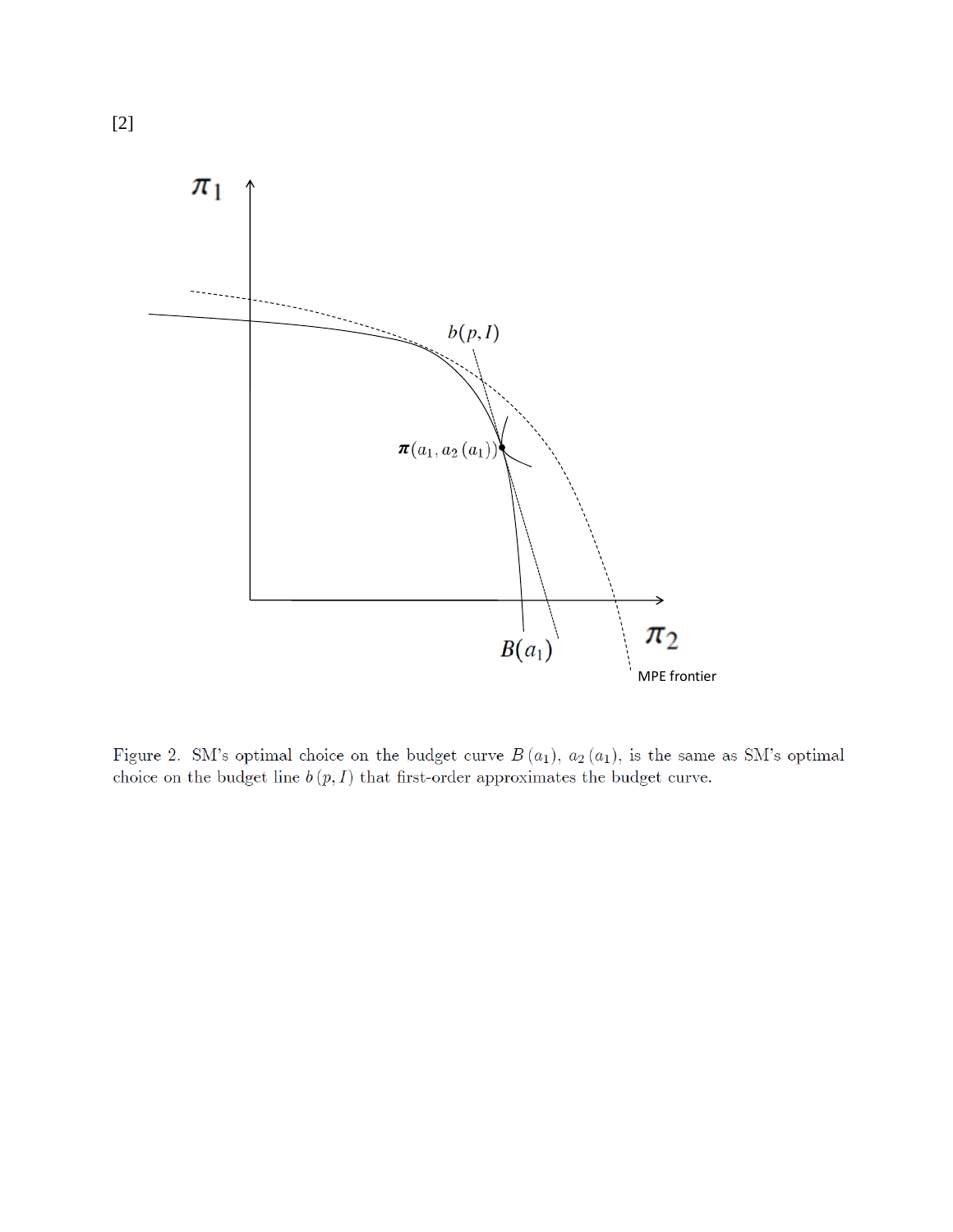

Figure 3. Relationship between utility Pareto efficiency and material Pareto efficiency. SM's distributional preferences are joint-monotonic, and FM's are monotonic.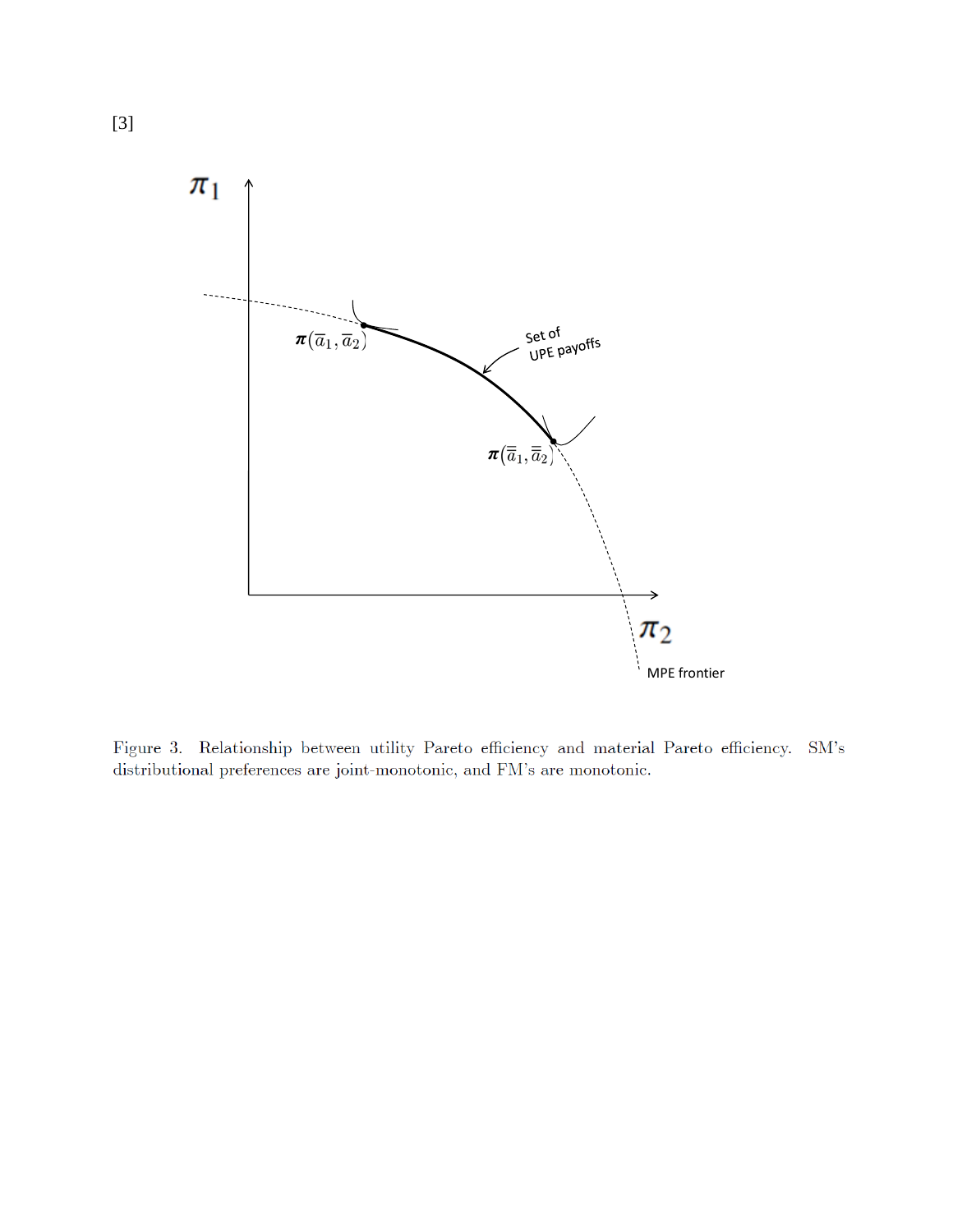

Figure 4. The effect of FM deviating from the action  $\overline{\overline{a}}_1$  that would generate an MPE outcome. At the old material payoff pair,  $\pi(\overline{\overline{a}}_1, \overline{\overline{a}}_2)$ , the budget line is tangent is to the MPE frontier. At the new material payoff pair,  $\pi(\overline{\overline{a}}_1 + \Delta, a'_2)$ , there is a different budget line. The movement from  $\pi(\overline{\overline{a}}_1, \overline{\overline{a}}_2)$  to  $\pi(\overline{\overline{a}}_1 + \Delta, a'_2)$  can be decomposed into an income effect and a substitution effect.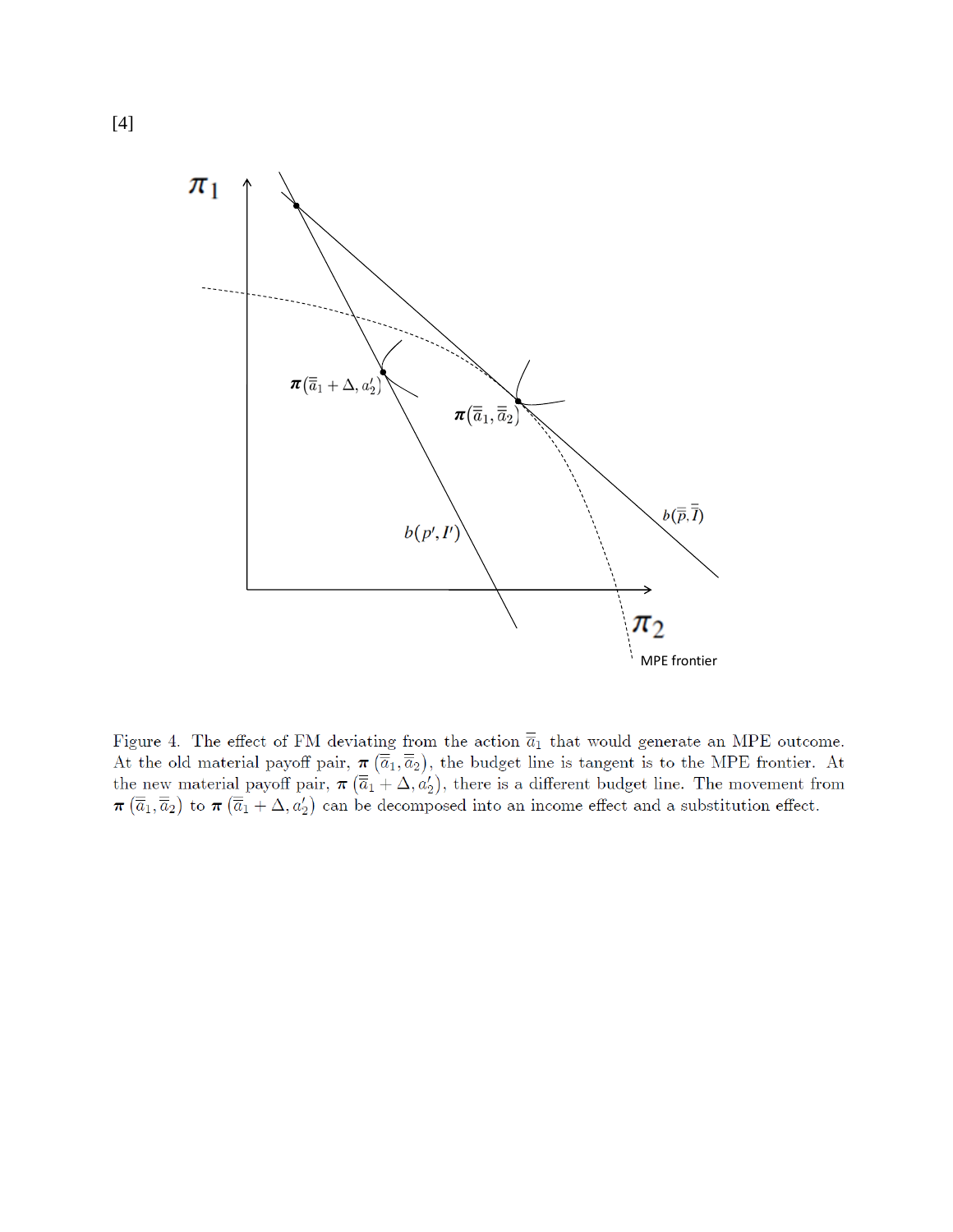

Figure 5. Case I: Budget curves are parallel shifts. Here the material payoff functions are quasilinear in  $a_2$ , hence the budget curves are linear. The thick curve shows the path of material payoff pairs that could occur,  $\pi(a_1, a_2(a_1))$ , given different possible actions by FM. As FM's action increases, the material payoffs move along the path up to SM's favorite transaction and then go back down the same path (if FM takes an "inefficiently high" level of her action). Since FM's distributional preferences are monotonic, the equilibrium occurs at SM's favorite transaction.